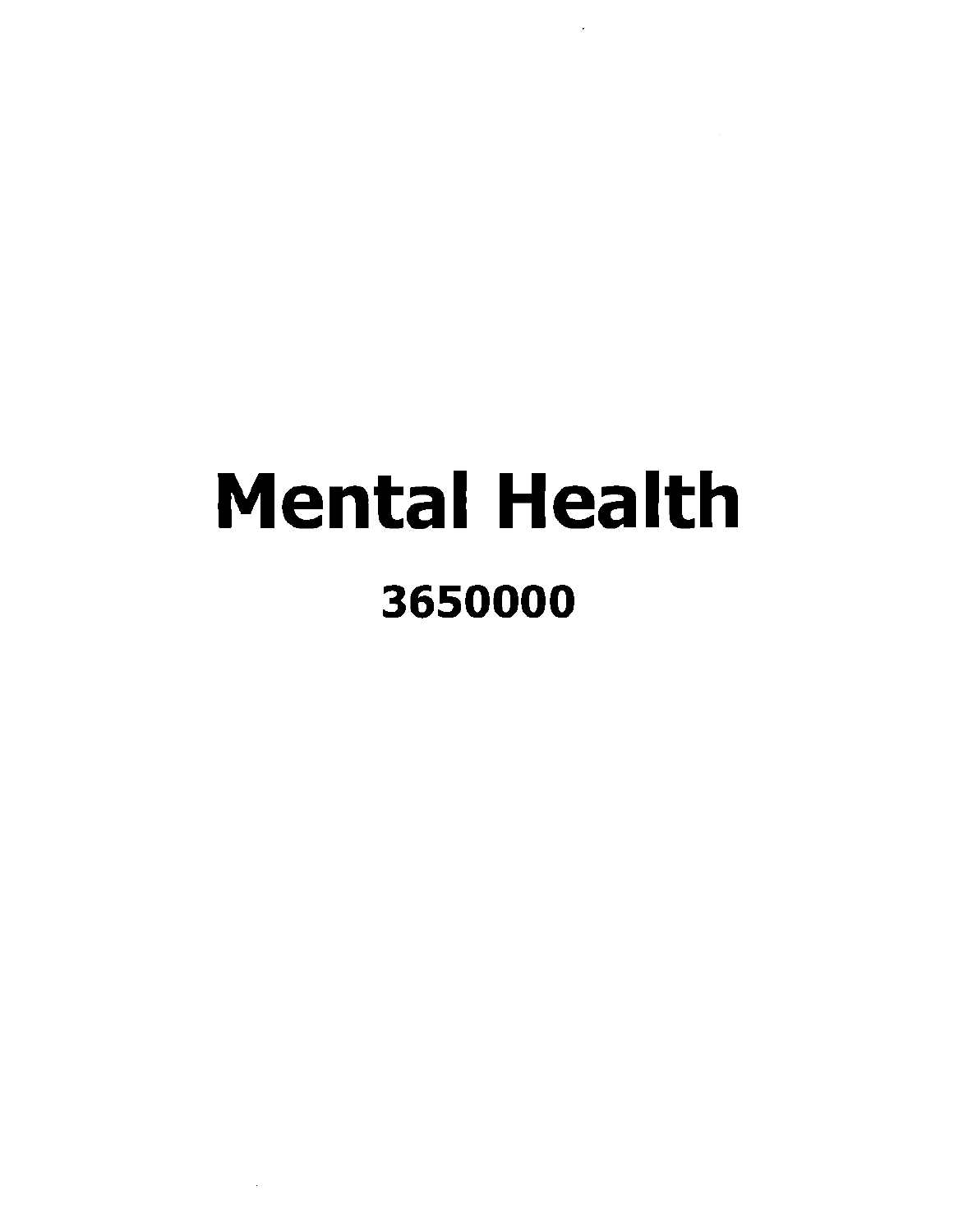OSC Use Only: Reporting Code: Cateqory Code:

**FORM B** 

## **State Consultant Services Contractor's Annual Employment Report Report Period: April 1, 2017 - March 31, 2018**

Contracting State Agency Name: Office of Mental Health Contract Number: C007936 ContractTerm: 7/01/13 to 6/30/18 Contractor Name: Magellan Health Services Agency Code. *3050000*  Contractor Address: 220 Washington Ave Extension, Albany, NY 12203 Description of Services Beinq Provided: PBM for NYS Medication Grant Program

## **Scope of Contract (Choose one that best fits):**

Analysis  $\Box$  Evaluation  $\Box$  Research  $\Box$  Training  $\Box$ 

Data Processing  $\Box$  Computer Programming  $\Box$  Other IT Consulting  $\Box$ 

Engineering  $\Box$  Architect Services  $\Box$  Surveying  $\Box$  Environmental Services  $\Box$ 

Health Services  $\Box$  Mental Health Services  $\Box$ 

Accounting **D** Auditing Paralegal D Legal D Other Consulting **P** Pharmacy Benefits

| <b>Employment Category</b>               | Number of<br>Employees | Number of Hours Worked | Amount Payable Under the<br>Contract |
|------------------------------------------|------------------------|------------------------|--------------------------------------|
| Customer Care Manager                    |                        | 2080                   | \$139,041.42                         |
| Pharmacy Enrollment<br>Specialist(s)     | 2                      | 4160                   | \$102,447.26                         |
| Claims Recovery Analyst                  |                        | 2080                   | \$73,762.02                          |
| Corporate Support                        | 0.5                    | 1040                   | \$63,391.08                          |
| <b>IT Staff</b>                          |                        | 2080                   | \$143,460.99                         |
|                                          |                        |                        |                                      |
| Total this page                          | 5.5                    | 11,440                 | \$522,102.77                         |
| <b>Grand Total</b>                       | 5.5                    | 11,440                 | \$522,102.77                         |
| Name of Person who prepared this report: |                        | Cathy Ackerson         |                                      |

Title Manager, Customer Care Phone #: 518-456-6724 ext 64201

Preparer's Signature: Gtcf <sub>bitt</sub> | edition - Date Prepared: 04/12/2018 : Date Prepared: 04/12/2018

(Use additional pages, if necessary) Page1 of 1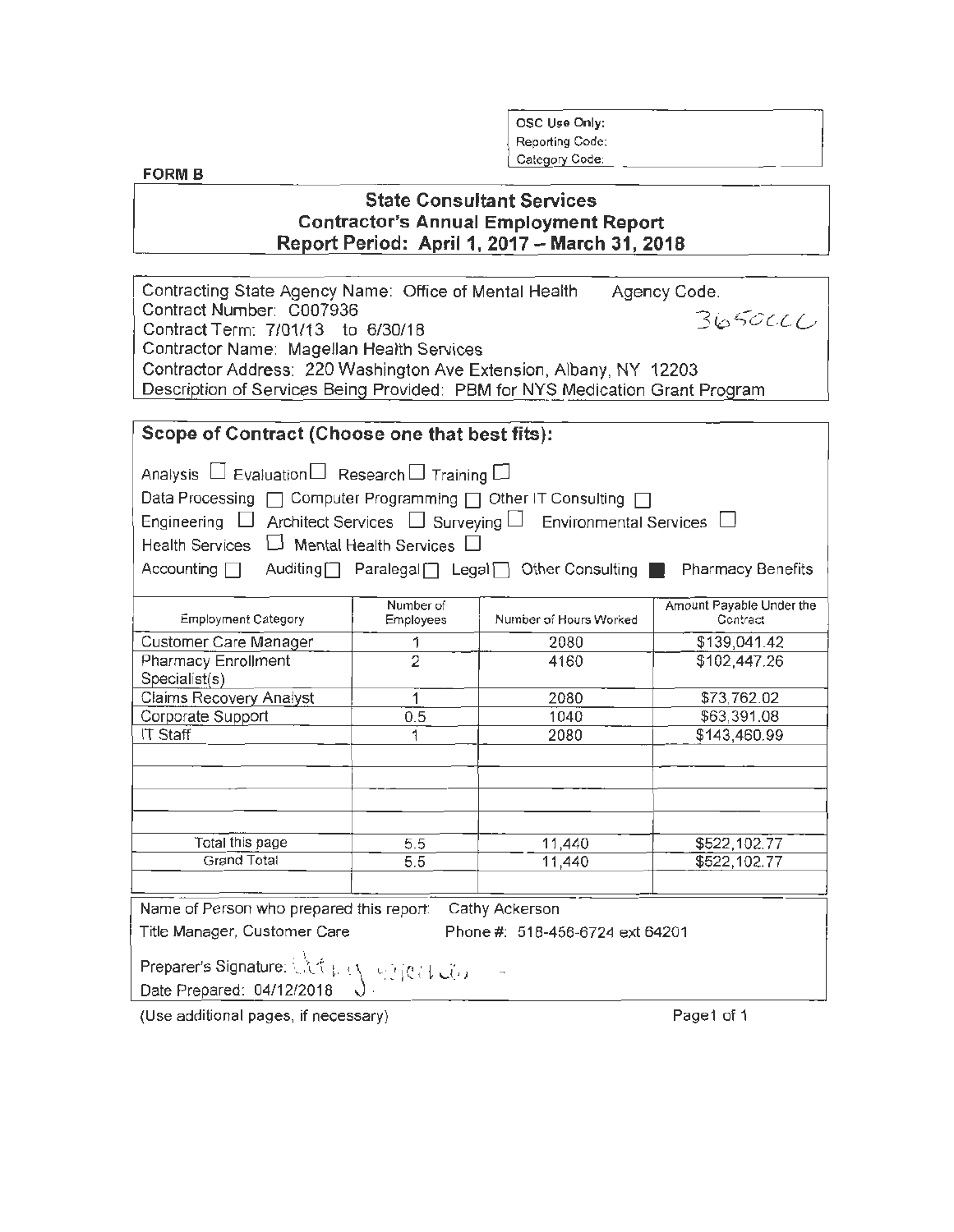## New York State Consultant Services **Contractor's Annual Employment Report**

Report Period: April 1, 2017 to March 31, 2018

| Contracting State Agency Name: NYS Office of Mental Health                                                                     |                               |                                  |                                                    |
|--------------------------------------------------------------------------------------------------------------------------------|-------------------------------|----------------------------------|----------------------------------------------------|
| Contract Number: C009992                                                                                                       |                               | Agency Business Unit: OMH01      |                                                    |
| Contract Term: 11/2014-4/2017                                                                                                  |                               | Agency Department ID: 3650000    |                                                    |
| Contractor Name: Tech Valley Talent                                                                                            |                               |                                  |                                                    |
| Contractor Address:<br>1360 Kania Road                                                                                         |                               |                                  |                                                    |
| Amsterdam, NY 12010<br>Description of Services Being Provided: Information Technology Staff Augmentation/Professional Services |                               |                                  |                                                    |
|                                                                                                                                |                               |                                  |                                                    |
| Scope of Contract (Choose one that best fits):                                                                                 |                               |                                  |                                                    |
| Evaluation<br>Analysis                                                                                                         | Research                      | Training                         |                                                    |
| Data Processing                                                                                                                | <b>Computer Programming</b>   | $\boxtimes$ Other IT consulting  |                                                    |
| Architect Services<br>Engineering                                                                                              | $\Box$ Surveying              |                                  | <b>Environmental Services</b>                      |
| <b>Health Services</b>                                                                                                         | <b>Mental Health Services</b> |                                  |                                                    |
| Accounting<br>Auditing                                                                                                         | Paralegal                     | Legal                            | Other Consulting                                   |
|                                                                                                                                |                               |                                  |                                                    |
| <b>Employment Category</b>                                                                                                     | Number of<br><b>Employees</b> | Number of<br><b>Hours Worked</b> | <b>Amount Payable</b><br><b>Under the Contract</b> |
| 15-1199 Computer Occupations                                                                                                   | 6                             | 355.25                           | \$49,278.75                                        |
|                                                                                                                                |                               |                                  |                                                    |
|                                                                                                                                |                               |                                  |                                                    |
|                                                                                                                                |                               |                                  |                                                    |
|                                                                                                                                |                               |                                  |                                                    |
|                                                                                                                                |                               |                                  |                                                    |
|                                                                                                                                |                               |                                  |                                                    |
|                                                                                                                                |                               |                                  |                                                    |
| Total this page                                                                                                                | 6                             | 355.25                           | \$49,278.75                                        |
| <b>Grand Total</b>                                                                                                             | 6                             | 355.25                           | \$49,278.75                                        |
|                                                                                                                                |                               |                                  |                                                    |

Name of person who prepared this report: Rene Guzek

Grand Total<br>Name of person who prepared this report: R<br>Title: Operations Manager<br>Prenarer's Signature: 2000 Preparer's Signature: Date Prepared: 05/15/2018

Phone#: 518-882-0001 x112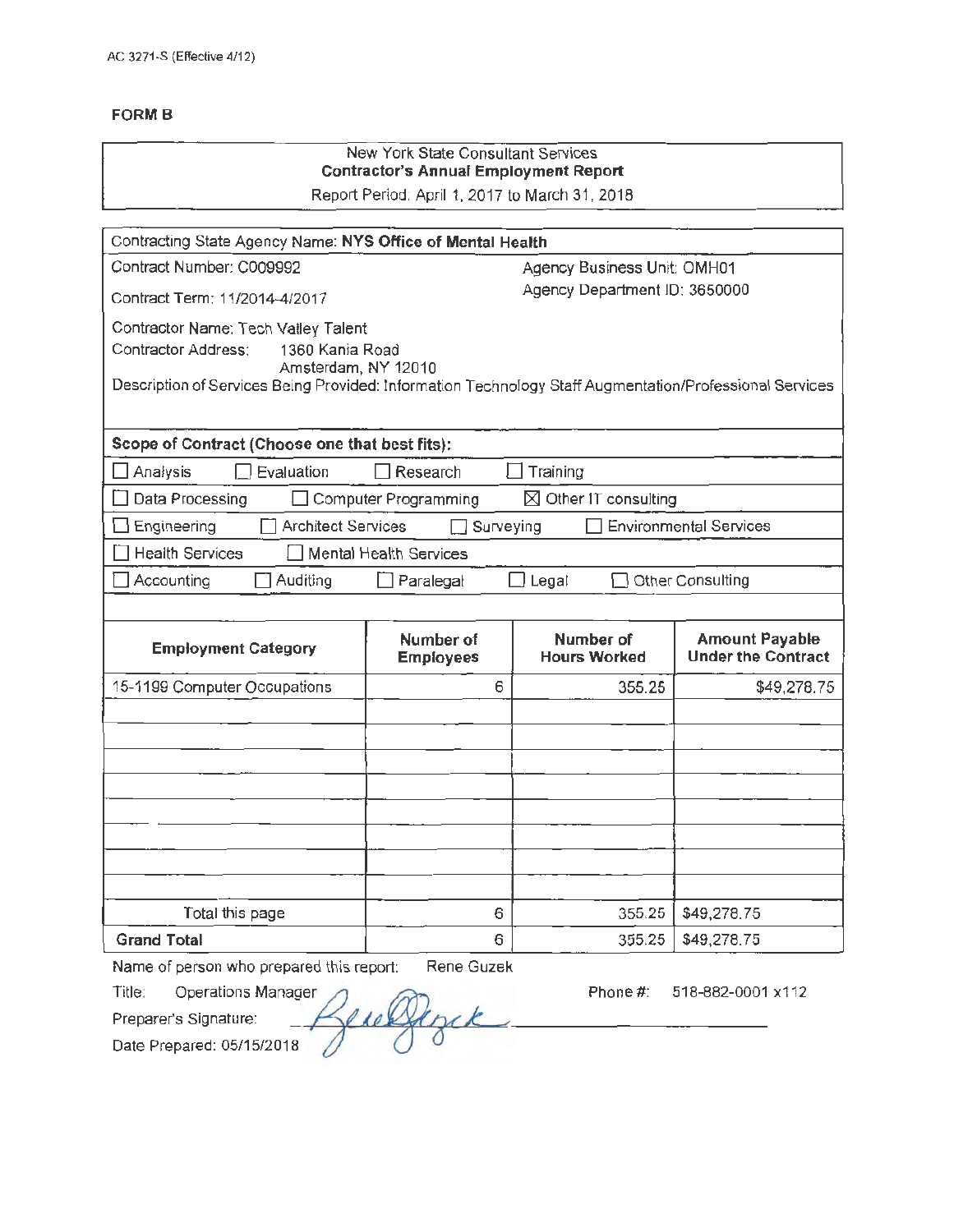## New York State Consultant Services **Contractor's Annual Employment Report**  Report Period: April 1, 2017 to March 31 , 2018

Contracting State Agency Name: NYS ITS/OMH Contract Number: PH65771 03-02373 Contract Term:5/18/15 to 5/17/17 Agency Department ID:  $R$ 650000 Contractor Name: GCOM Software LLC Contractor Address: 24 Madison Avenue Ext. Albany NY 12203 Description of Services Being Provided: Consulting Services **Scope of Contract (Choose one that best fits):**  0 Analysis 0 Evaluation 0 Research 0 Training  $\Box$  Data Processing  $\Box$   $\Box$  Computer Programming  $\Box$  Other IT consulting Agency Business Unit:  $C/MH$ 0 Engineering 0 Architect Services 0 Surveying 0 Environmental Services  $\Box$  Health Services  $\Box$  Mental Health Services 0 Accounting 0 Auditing 0 Paralegal D Legal 0 Other Consulting **Employment Category Number of Number of Amount Payable Category Contract Amount Payable Employees Number of Contract Amount Payable Under the Contract** 15-1131.00 1 266 19814.34 Total this page 1 266 | 19814.34 **Grand Total 1 266 19814.34** Name of person who prepared this report: Holly Savarese

Grand Total<br>
Name of person who prepared this report: Holly Savaresse<br>
Title: VP of Finance & Administration<br>
Preparer's Signature: **All UU DUOUS**<br>
Date Prepared: 5/10/18

518-869-1671

Date Prepared: 5/10/18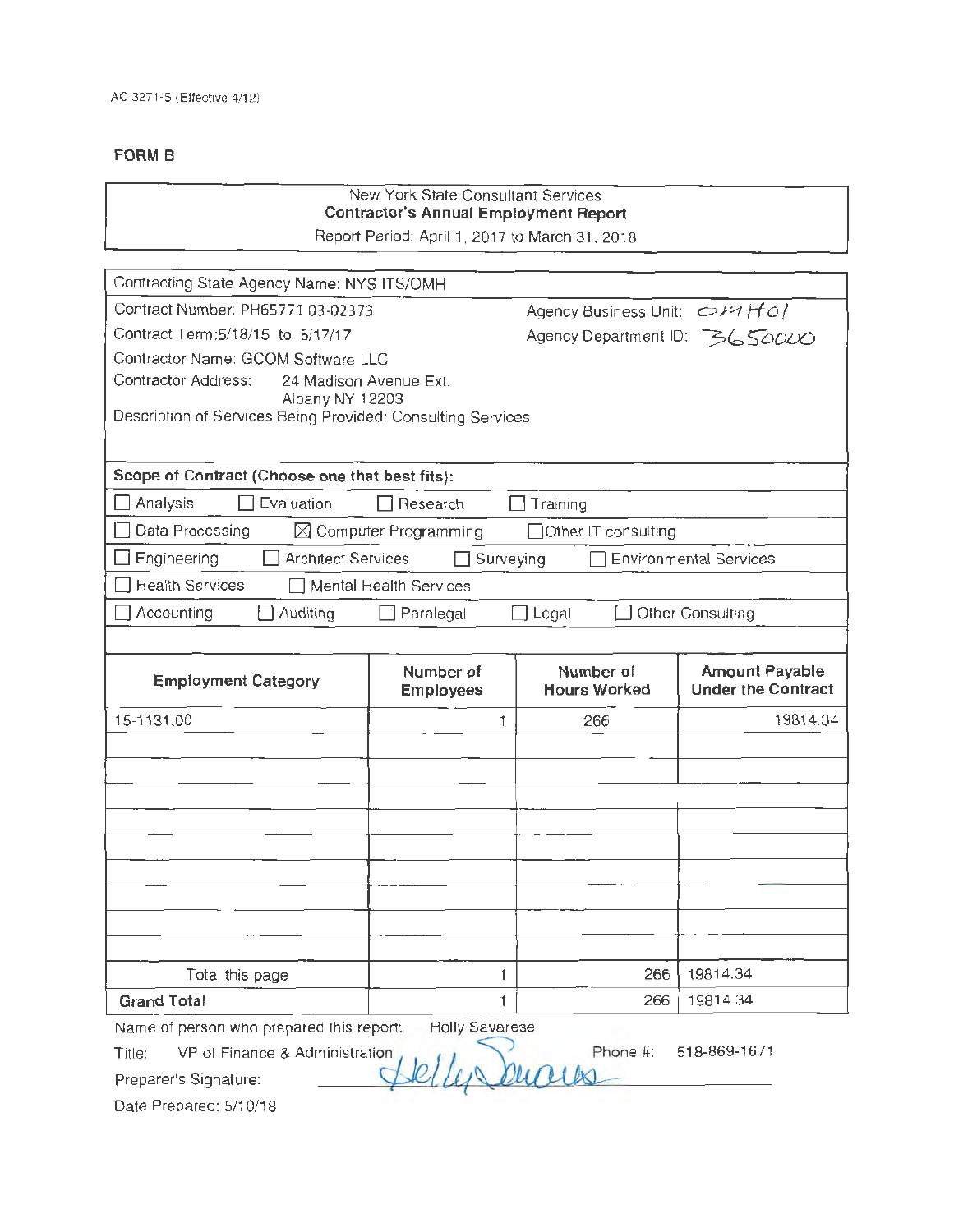## New York State Consultant Services **Contractor's Annual Employment Report**

Report Period: April 1, 2017 to March 31, 2018

| Contracting State Agency Name: OMH                                                                                                                                    |                                  |                                                               |                                                    |
|-----------------------------------------------------------------------------------------------------------------------------------------------------------------------|----------------------------------|---------------------------------------------------------------|----------------------------------------------------|
| Contract Number: PH65771 04-03350                                                                                                                                     |                                  | Agency Business Unit: 0MH of<br>Agency Department ID: 3650000 |                                                    |
| Contract Term: 7/1/16 to 6/30/18                                                                                                                                      |                                  |                                                               |                                                    |
| Contractor Name: GCOM Software LLC<br>Contractor Address:<br>24 Madison Avenue Ext.<br>Albany NY 12203<br>Description of Services Being Provided: Consulting Services |                                  |                                                               |                                                    |
| Scope of Contract (Choose one that best fits):                                                                                                                        |                                  |                                                               |                                                    |
| Evaluation<br>Analysis                                                                                                                                                | Research                         | Training                                                      |                                                    |
| Data Processing                                                                                                                                                       | $\boxtimes$ Computer Programming | $\Box$ Other IT consulting                                    |                                                    |
| Engineering<br><b>Architect Services</b>                                                                                                                              | Surveying                        |                                                               | <b>Environmental Services</b>                      |
| <b>Health Services</b>                                                                                                                                                | <b>Mental Health Services</b>    |                                                               |                                                    |
| Accounting<br>Auditing                                                                                                                                                | Paralegal                        | Legal                                                         | <b>Other Consulting</b>                            |
|                                                                                                                                                                       |                                  |                                                               |                                                    |
| <b>Employment Category</b>                                                                                                                                            | Number of<br>Employees           | Number of<br><b>Hours Worked</b>                              | <b>Amount Payable</b><br><b>Under the Contract</b> |
|                                                                                                                                                                       |                                  |                                                               |                                                    |
| 15-1131.00                                                                                                                                                            | 1                                | 1907                                                          | 184006.43                                          |
|                                                                                                                                                                       |                                  |                                                               |                                                    |
|                                                                                                                                                                       |                                  |                                                               |                                                    |
|                                                                                                                                                                       |                                  |                                                               |                                                    |
|                                                                                                                                                                       |                                  |                                                               |                                                    |
|                                                                                                                                                                       |                                  |                                                               |                                                    |
|                                                                                                                                                                       |                                  |                                                               |                                                    |
|                                                                                                                                                                       |                                  |                                                               |                                                    |
|                                                                                                                                                                       |                                  |                                                               |                                                    |
|                                                                                                                                                                       | 1                                |                                                               | 184006.43                                          |
| Total this page<br><b>Grand Total</b>                                                                                                                                 | 1                                | 1907<br>1907                                                  | 184006.43                                          |
| Name of person who prepared this report:                                                                                                                              | Holly Savarese                   |                                                               |                                                    |
| VP of Finance & Administration<br>Title:                                                                                                                              |                                  | Phone #:                                                      | 518-869-1671                                       |
| Preparer's Signature:                                                                                                                                                 |                                  |                                                               |                                                    |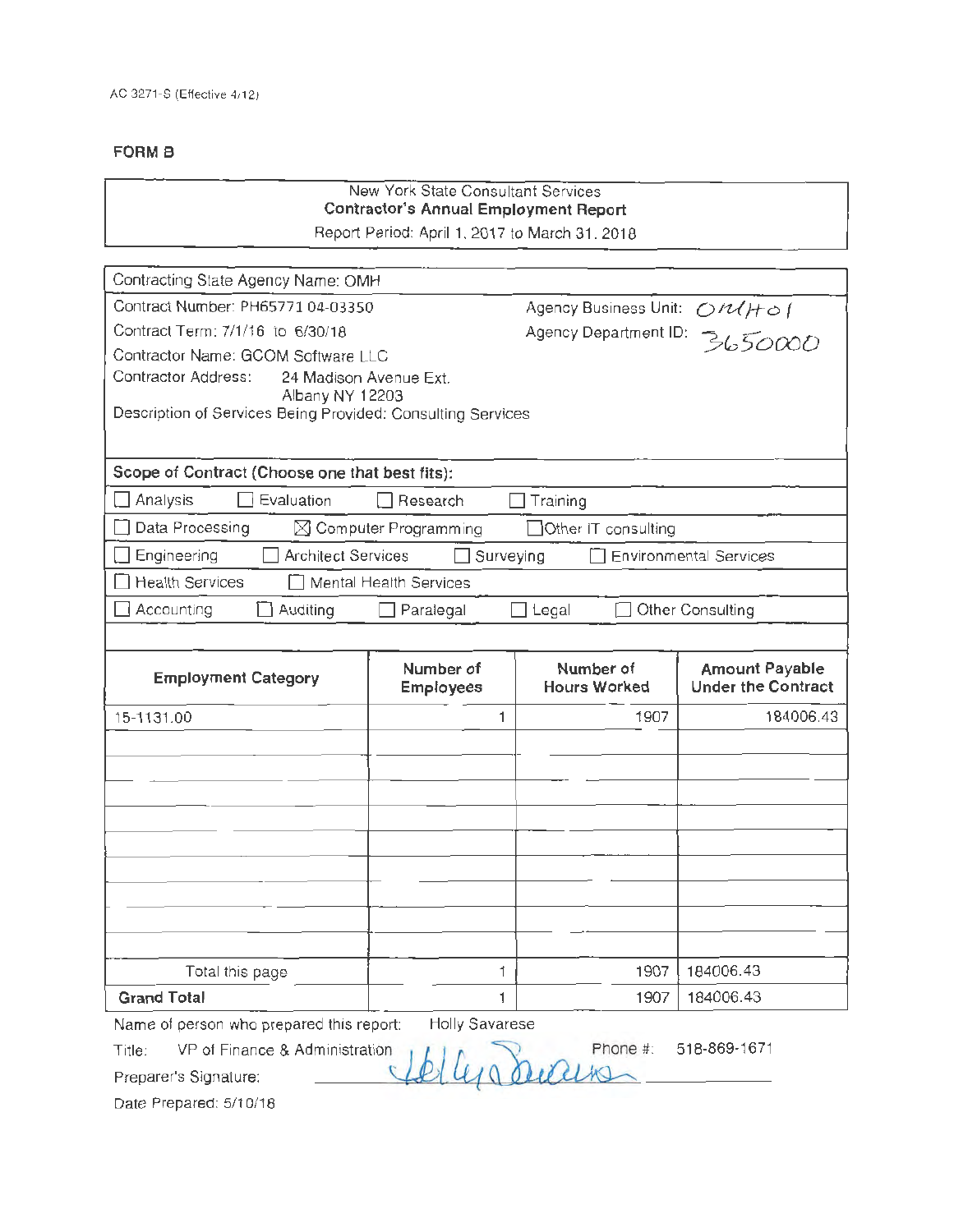FORM B OSC Use Only: Reporting Code: Category Code:

# State Consultant Services Contractor's Annual Employment Report

Report Period: April 1, 2017 to March 31, 2018

| Contracting State Agency Name: NYS                                                                                                 | / OMH ITS | Agency Code: 365000 |
|------------------------------------------------------------------------------------------------------------------------------------|-----------|---------------------|
| Contract Number: PH65772                                                                                                           |           |                     |
| Contract Term: 11/01/2012 to 10/31/2018                                                                                            |           |                     |
| Contractor Name: GENESYS Consulting Services, Inc.                                                                                 |           |                     |
|                                                                                                                                    |           |                     |
|                                                                                                                                    |           |                     |
|                                                                                                                                    |           |                     |
| Contractor Address: 1 Marcus Blvd, Suite 102, Albany, NY 12205<br>Description of Services Being Provided: Hourly Based IT Services |           |                     |

| Scope of Contract (Choose one that best fits):<br>Analysis $\Box$ Evaluation $\Box$ Research $\Box$ Training $\Box$<br>Data Processing $\Box$ Computer Programming $\boxtimes$ Other IT consulting $\Box$<br>Engineering □ Architect Services □ Surveying □ Environmental Services □<br>Health Services □ Mental Health Services □<br>Accounting $\Box$ | Auditing $\Box$ Paralegal $\Box$ Legal $\Box$ | Other Consulting [     |                                      |
|---------------------------------------------------------------------------------------------------------------------------------------------------------------------------------------------------------------------------------------------------------------------------------------------------------------------------------------------------------|-----------------------------------------------|------------------------|--------------------------------------|
| <b>Employment Category</b>                                                                                                                                                                                                                                                                                                                              | Number of Employees                           | Number of Hours Worked | Amount Payable Under<br>the Contract |
| Computer Systems Analysts                                                                                                                                                                                                                                                                                                                               | 1                                             | 1,737.75               | \$130,296.51                         |
|                                                                                                                                                                                                                                                                                                                                                         |                                               |                        |                                      |
| Total this page                                                                                                                                                                                                                                                                                                                                         | 4                                             | 1,737.75               | \$130,296.51                         |
| Grand Total                                                                                                                                                                                                                                                                                                                                             |                                               | 1,737.75               | \$130,296.51                         |

| Name of person who prepared this report: Crista Maiello  |                       |
|----------------------------------------------------------|-----------------------|
| Preparer's Signature: $(i \omega t a)$ $N(i \omega t l)$ |                       |
| Title: Controller                                        | Phone #: 518-459-9500 |
| Date Prepared: 5/02/2018                                 |                       |
| Use additional pages if necessary)                       | Page 1 of 1           |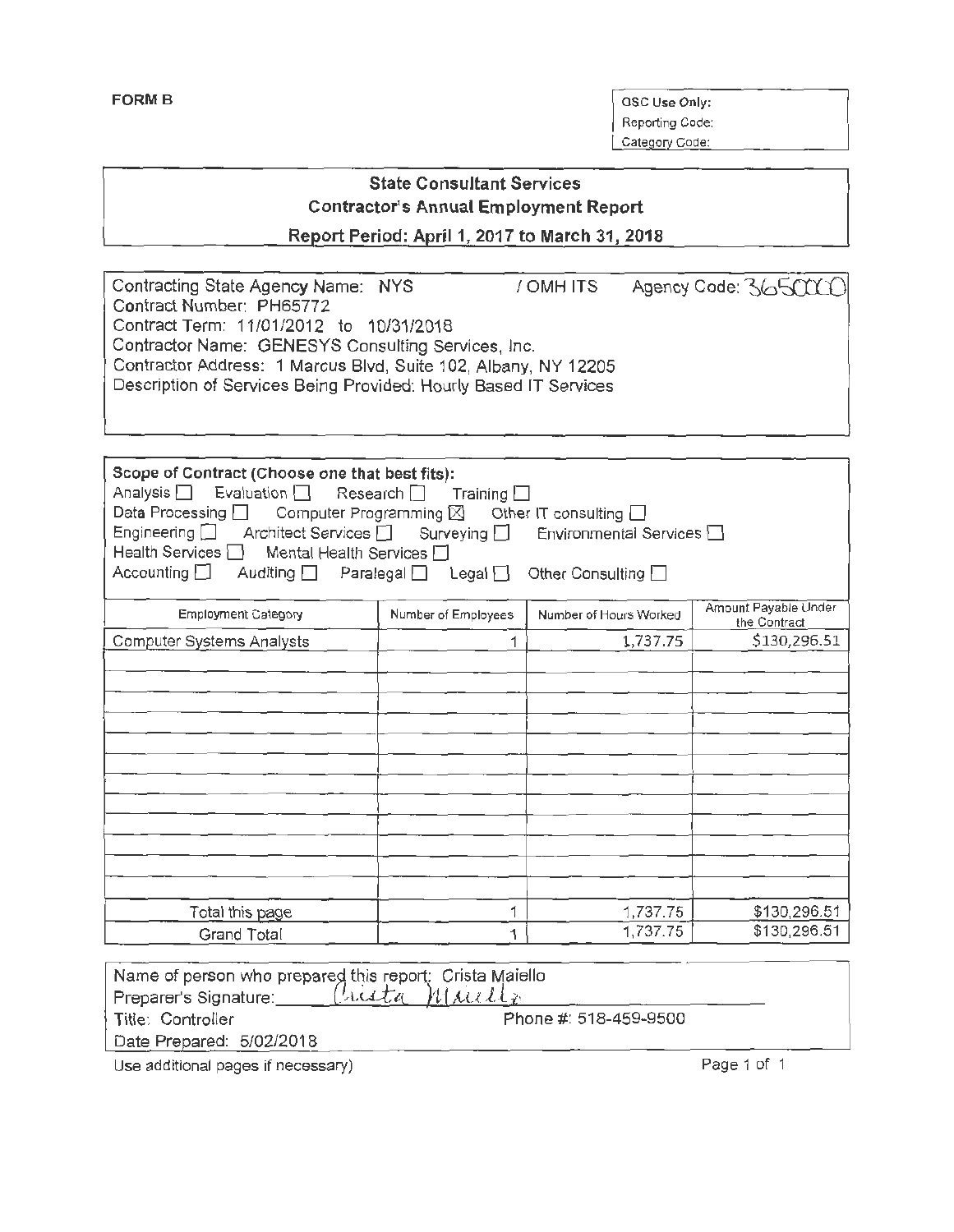[

OSC Use Only: Reporting Code: Category Code:

## State Consultant Services Contractor's Annual Employment Report

Report Period: April 1, 2017 to March 31, 2018

Contracting State Agency Name: NYS OMH-REMH Agency Code: 3650000 Contract Number: PH65773 Contract Term: 10/01/2012 to 09/30/2018 Contractor Name: IIT Inc. Contractor Address: 6 CORNISH COURT, SUITE 101, HUNTINGTON STATION, NY 11746 Description of Services Being Frovided: IT Services

| Data Processing $\Box$ Computer Programming $\boxtimes$ Other IT consulting $\Box$<br>Engineering   Architect Services   Surveying   Environmental Services  <br>Health Services   Mental Health Services  <br>$Acc$ unting $\Box$ |                     |                        |                                      |
|------------------------------------------------------------------------------------------------------------------------------------------------------------------------------------------------------------------------------------|---------------------|------------------------|--------------------------------------|
| Auditing Paralegal Legal Other Consulting<br>Employment Calegory                                                                                                                                                                   | Number of Employees | Number of Hours Warked | Amount Payable Under<br>the Contract |
| 15-1131.00 Computer Programmers                                                                                                                                                                                                    |                     | 1243.25                | 102443.80                            |
| 15- 101.00 Computer Programmers                                                                                                                                                                                                    |                     | 773.00                 | 53766.75                             |
|                                                                                                                                                                                                                                    | Q                   | 2016.25                | 156210.55                            |
| Total this page                                                                                                                                                                                                                    |                     | 2016.25                | 156210.55                            |

| Name of person who prepared this report: Dinesh Gulati |                           |
|--------------------------------------------------------|---------------------------|
| Preparer's Signature: And Load                         |                           |
| Title: Managing Director                               | Phone #: 631-254-8600 215 |
| Date Prepared, 4/17/2018                               |                           |

Use additional pages if necessary)

Page 1 of 1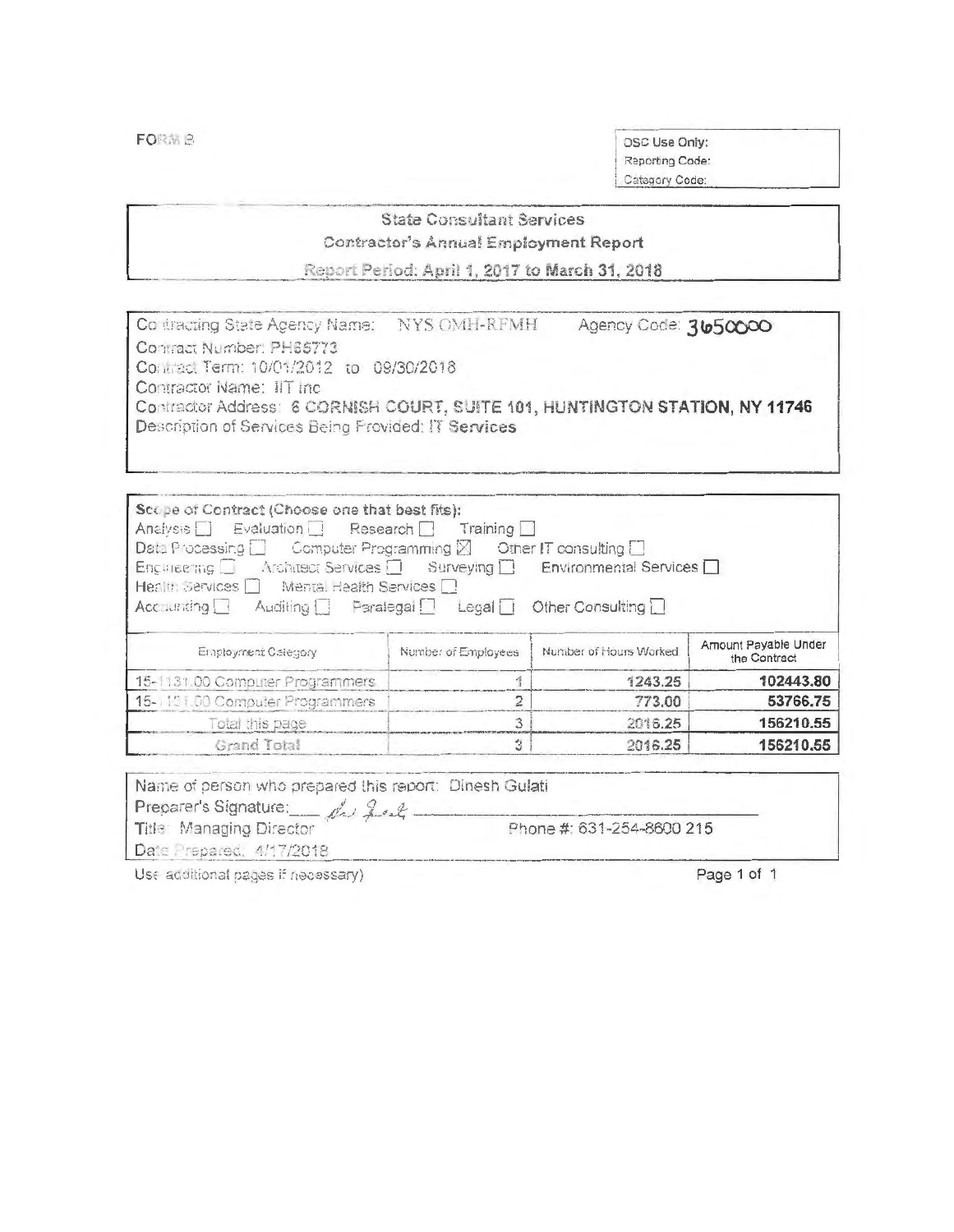**FORM 8** 

 $\overline{\phantom{a}}$ 

OSC Use Only: Reporting Code: Category Code:

## State Consultant Services Contractor's Annual Employment Report

Report Period: April 1, 2017 to March 31, 2018

| Contraction State Agency Name: NYS OMH              | Agency Code: 3650000                                                        |
|-----------------------------------------------------|-----------------------------------------------------------------------------|
| C <sub>C</sub><br>-85773                            |                                                                             |
| Contract (erm. 10/01/2012 to 09/30/2018             |                                                                             |
| Contractor Name: IIT Inc.                           |                                                                             |
|                                                     | Contractor Address & CORNISH COURT, SUITE 101, HUNTINGTON STATION, NY 11746 |
| Description of Services Being Provided: IT Services |                                                                             |
|                                                     |                                                                             |
|                                                     |                                                                             |
|                                                     |                                                                             |

| Scope: " La Lact (Choose one that best fits):<br>Analysis <sup>[1]</sup> Evaluation <sup>1</sup> Research Training <sup>1</sup><br>Data Processing $\Box$ Computer Programming $\boxtimes$ Other IT consulting $\Box$<br>Engineering   Architect Services   Surveying   Environmental Services  <br>Health Services   Mental Health Services<br>Accounting $\Box$ Auditing $\Box$ Paralegal $\Box$ Legal $\Box$ Other Consulting $\Box$ |                               |                        |                                      |
|-----------------------------------------------------------------------------------------------------------------------------------------------------------------------------------------------------------------------------------------------------------------------------------------------------------------------------------------------------------------------------------------------------------------------------------------|-------------------------------|------------------------|--------------------------------------|
| Employment Cistegory                                                                                                                                                                                                                                                                                                                                                                                                                    | Number of<br><b>Employees</b> | Number of Hours Worked | Amount Payable Under<br>the Contract |
| 15-7121.00 Computer Systems Analysts                                                                                                                                                                                                                                                                                                                                                                                                    |                               | 1805.50                | 138861.01                            |
| 15-1131.00 Computer Programmers                                                                                                                                                                                                                                                                                                                                                                                                         | 10                            | 14728.50               | 1096049.14                           |
| 15-1199.09 Information Technology Project                                                                                                                                                                                                                                                                                                                                                                                               | 3                             | 1707.75                | 145910.16                            |
| Managers                                                                                                                                                                                                                                                                                                                                                                                                                                |                               |                        |                                      |
| Total this page                                                                                                                                                                                                                                                                                                                                                                                                                         | 14                            | 18241.75               | 1380820.30                           |

| Name of person who prepared this report: Dinesh Gulati |                           |
|--------------------------------------------------------|---------------------------|
| Preparais Signature: _ in fuck -                       |                           |
| Title Managing Director                                | Phone #: 631-254-8600 215 |
| Date Prepared: 4/17/2018                               |                           |
|                                                        |                           |

Use additional pages if necessary) Page 1 of 1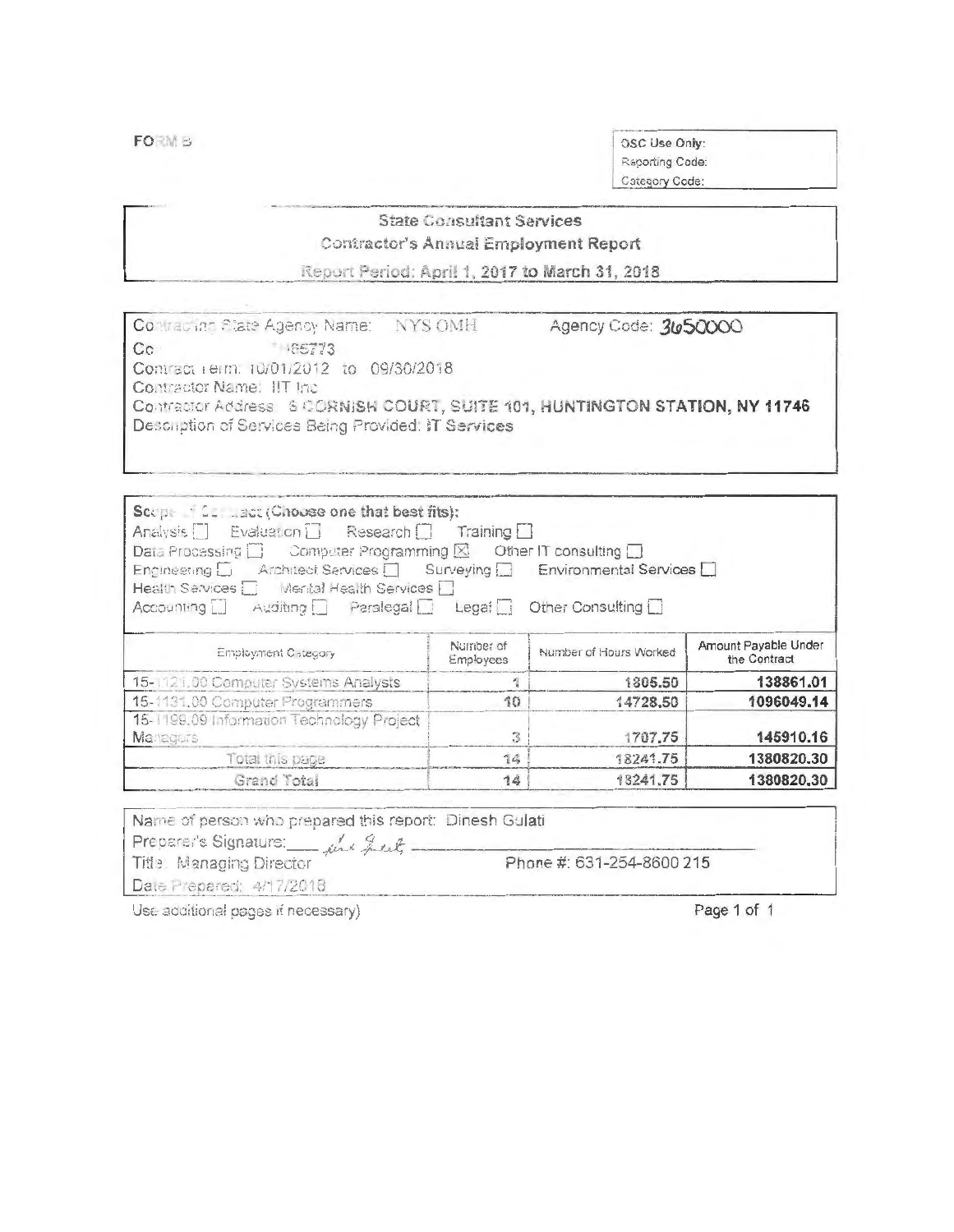FORM B OSC Use Only: Reporting Code: Category Code:

## **State Consultant Services** Contractor's Annual Employment Report

Report Period: April 1, 2017 to March 31, 2018

Contracting State Agency Name: ITS.OMH Agency Code: 3650000 Contract Number. PH65773 Contract Term: 10/01/2012 to 09/30/2018 Contractor Name. llT Inc Contractor Address: 6 CORNISH COURT, SUITE 101, HUNTINGTON STATION, NY 11746 Description of Services Being Provided: IT Services

| Scope of Contract (Choose one that best fits):<br>Analysis Bualuation Besearch Training<br>Data Processing $\Box$ Computer Programming $\boxtimes$ Other IT consulting $\Box$<br>Engineering <b>Fig. 2</b> Architect Services <b>Fig. 2</b> Surveying <b>Fig. 2</b> Environmental Services <b>Fig.</b><br>Health Services <sup>[1]</sup> Mental Health Services <sup>[1]</sup><br>Accounting   Auditing   Paralegal   Legal   Other Consulting |                        |                        |                                      |
|------------------------------------------------------------------------------------------------------------------------------------------------------------------------------------------------------------------------------------------------------------------------------------------------------------------------------------------------------------------------------------------------------------------------------------------------|------------------------|------------------------|--------------------------------------|
| Employment Category                                                                                                                                                                                                                                                                                                                                                                                                                            | Number of<br>Employees | Number of Hours Worked | Amount Payable Under<br>the Contract |
|                                                                                                                                                                                                                                                                                                                                                                                                                                                |                        |                        |                                      |
|                                                                                                                                                                                                                                                                                                                                                                                                                                                |                        | 1190.75                | 74660.03                             |
| 15-1121.00 Computer Systems Analysts<br>15-1131.00 Computer Programmers                                                                                                                                                                                                                                                                                                                                                                        | R                      | 911.50                 | 78147.70                             |
| Total this page                                                                                                                                                                                                                                                                                                                                                                                                                                | 涯                      | 2102.25                | 152807,72                            |

| Name of person who prepared this report: Dinesh Gulati |                           |
|--------------------------------------------------------|---------------------------|
|                                                        |                           |
| Preparer's Signature: _ Au Leat _                      | Phone #: 631-254-8600 215 |
| Date Prepared: 4/17/2018                               |                           |
|                                                        |                           |

Use additional pages if necessary) Page 1 of 1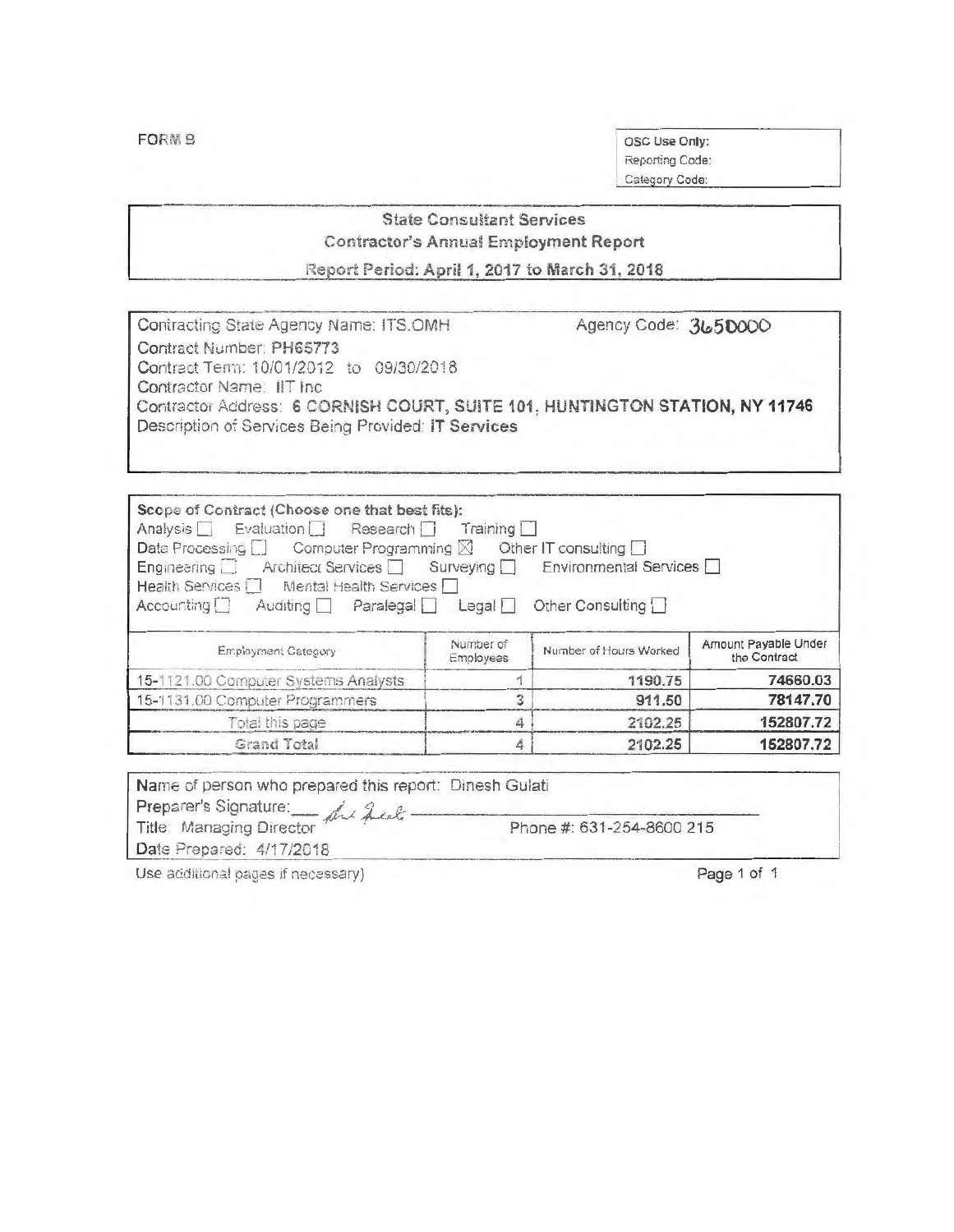## New York State Consultant Services **Contractor's Annual Employment Report**  Report Period: April 1, 2017 to March 31, 2018

| Contracting State Agency Name:<br><b>NYS Office of Mental Health</b>    |                               |                                  |                                                    |
|-------------------------------------------------------------------------|-------------------------------|----------------------------------|----------------------------------------------------|
| Contract Number: PH65775                                                |                               | Agency Business Unit: 'OWI HO!   |                                                    |
| Contract Term: 11/1/2012 to 10/31/2018                                  |                               | Agency Department ID: 3650000    |                                                    |
| Contractor Name: NTT DATA, Inc.                                         |                               |                                  |                                                    |
| Contractor Address: 18 Corporate Woods Blvd., Albany,                   |                               |                                  |                                                    |
| NY 12211<br>Description of Services Being Provided: Consulting Services |                               |                                  |                                                    |
|                                                                         |                               |                                  |                                                    |
| Scope of Contract (Choose one that best fits):                          |                               |                                  |                                                    |
| Evaluation<br>Analysis                                                  | Research                      | Training                         |                                                    |
| Data Processing                                                         | Computer Programming          | $\boxtimes$ Other IT consulting  |                                                    |
| Engineering<br><b>Architect Services</b>                                | Surveying                     |                                  | <b>Environmental Services</b>                      |
| <b>Health Services</b>                                                  | <b>Mental Health Services</b> |                                  |                                                    |
| Auditing<br>Accounting                                                  | Paralegal                     | Legal                            | Other Consulting                                   |
|                                                                         |                               |                                  |                                                    |
| <b>Employment Category</b>                                              | Number of<br><b>Employees</b> | Number of<br><b>Hours Worked</b> | <b>Amount Payable</b><br><b>Under the Contract</b> |
| Computer Systems Analysts                                               | 3                             | 5262.75                          | \$395,393.47                                       |
| Information Security Analysts                                           | 1                             | 1544                             | \$110,380.57                                       |
| Information Technology Project<br>Managers                              | 3                             | 5158.5                           | \$491,708.22                                       |
| Web Developers                                                          | $\overline{2}$                | 1188.75                          | \$84,983.76                                        |
|                                                                         |                               |                                  |                                                    |
|                                                                         |                               |                                  |                                                    |
|                                                                         |                               |                                  |                                                    |
|                                                                         |                               |                                  |                                                    |
|                                                                         |                               |                                  |                                                    |
|                                                                         |                               |                                  |                                                    |
| Total this page                                                         | 9                             | 13154                            | \$1,082,466.02                                     |
| <b>Grand Total</b>                                                      | 9                             | 13154                            | \$1,082,466.02                                     |
| Name of person who prepared this report: Carol Fitzgerald               |                               |                                  |                                                    |
| <b>Title: Delivery Director</b>                                         |                               |                                  | Phone #: 518-815-2057                              |
| Preparer's Signature Concel Fitogenalo                                  |                               |                                  |                                                    |
| Date Prenared: 4/19/18                                                  |                               |                                  |                                                    |

Date Prepared: 4/19/18

(Use additional pages, if necessary)

Page 1 of 1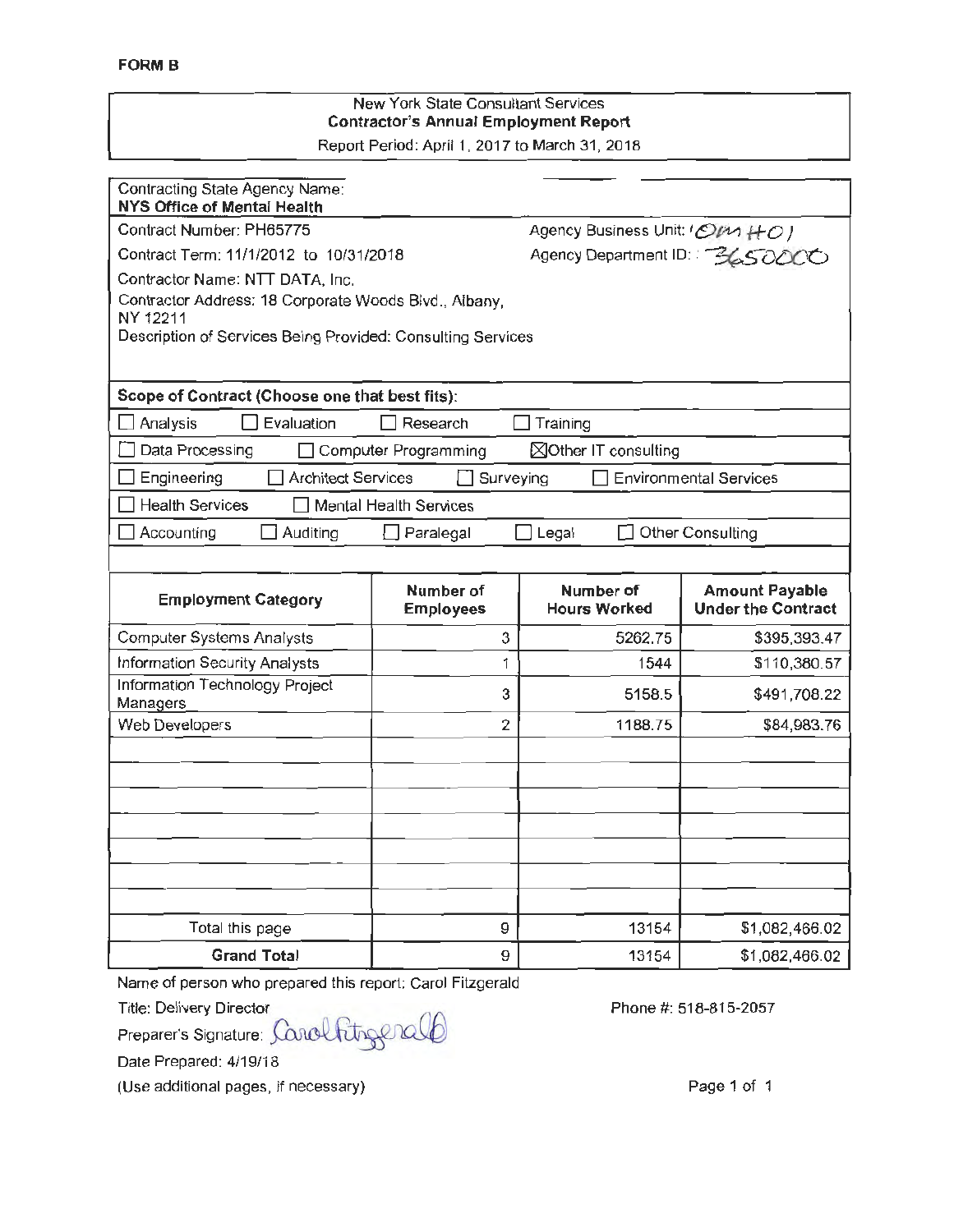## New York State Consultant Services Contractor's Annual Employment Report Report Period: April 1, 2017 to March 31, 2018

| Contracting State Agency Name:<br><b>AP1</b><br>' Office of Mental Health |                               |                                  |                                                    |
|---------------------------------------------------------------------------|-------------------------------|----------------------------------|----------------------------------------------------|
| Agency Business Unit: OMHOI<br>Contract Number: PH65775                   |                               |                                  |                                                    |
| Contract Term: 11/1/2012 to 10/31/2018                                    |                               |                                  | Agency Department ID: 3650000                      |
| Contractor Name: NTT DATA, Inc.                                           |                               |                                  |                                                    |
| Contractor Address: 18 Corporate Woods Blvd., Albany,                     |                               |                                  |                                                    |
| NY 12211<br>Description of Services Being Provided: Consulting Services   |                               |                                  |                                                    |
|                                                                           |                               |                                  |                                                    |
| Scope of Contract (Choose one that best fits):                            |                               |                                  |                                                    |
| Evaluation<br>Analysis<br>-1                                              | □ Research                    | Training                         |                                                    |
| Data Processing                                                           | Computer Programming          | $\boxtimes$ Other IT consulting  |                                                    |
| <b>Architect Services</b><br>Engineering                                  | Surveying                     |                                  | <b>Environmental Services</b>                      |
| Health Services                                                           | Mental Health Services        |                                  |                                                    |
| Auditing<br>Accounting                                                    | Paralegal                     | Legal                            | Other Consulting                                   |
|                                                                           |                               |                                  |                                                    |
| <b>Employment Category</b>                                                | Number of<br><b>Employees</b> | Number of<br><b>Hours Worked</b> | <b>Amount Payable</b><br><b>Under the Contract</b> |
| <b>Computer Systems Analysts</b>                                          | 2                             | 2478.75                          | \$198,171.30                                       |
| <b>Database Administrators</b>                                            | 1                             | 107.75                           | \$7,275.28                                         |
| Instructional Designers and<br>Technologists                              | 1                             | 1835                             | \$132,633.80                                       |
| <b>Telecommunications Engineering</b><br>Specialists                      | 1                             | 1740.75                          | \$154,543.79                                       |
| Web Developers                                                            | 1                             | 1387.75                          | \$99,210.25                                        |
|                                                                           |                               |                                  |                                                    |
|                                                                           |                               |                                  |                                                    |
|                                                                           |                               |                                  |                                                    |
|                                                                           |                               |                                  |                                                    |
|                                                                           |                               |                                  |                                                    |
|                                                                           |                               |                                  |                                                    |
|                                                                           |                               |                                  |                                                    |
| Total this page                                                           | 6<br>6                        | 7550<br>7550                     | \$591,834.42<br>\$591,834.42                       |

Name of person who prepared this report: Carol Fitzgerald

 $T$ itle: Delivery Director

Preparer's Signature: Cansunt

Date Prepared: 4/19/18

(Use additional pages, if necessary)

Phone#: 518-815-2057

Page 1 of 1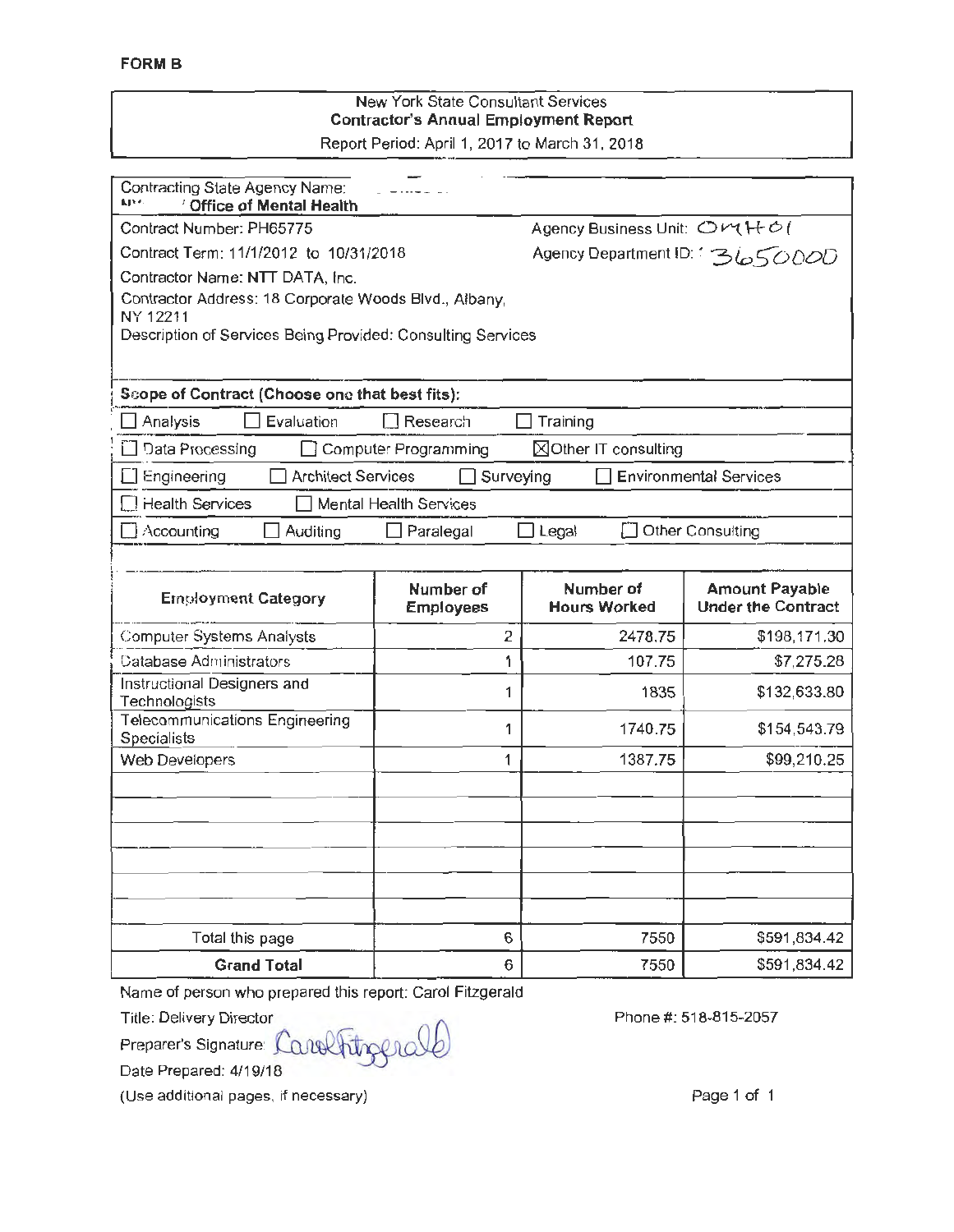## New York State Consultant Services **Contractor's Annual Employment Report**

Report Period: April 1, 2017 to March 31, 2018

| Contracting State Agency Name: NYS Office of Mental Health (OMH)                                                    |                                  |                                  |                                                    |  |
|---------------------------------------------------------------------------------------------------------------------|----------------------------------|----------------------------------|----------------------------------------------------|--|
| Contract Number: PH65776<br><b>Agency Business Unit:</b>                                                            |                                  |                                  |                                                    |  |
| Contract Term: 11/01/2012 to                                                                                        | 10/31/2018                       | Agency Department ID: 3650000    |                                                    |  |
| Contractor Name: Knowledge Builders Inc.                                                                            |                                  |                                  |                                                    |  |
| Contractor Address: 1977 Western Avenue; Ste #1; Albany, NY - 12203                                                 |                                  |                                  |                                                    |  |
| Description of Services Being Provided: Programmer                                                                  |                                  |                                  |                                                    |  |
|                                                                                                                     |                                  |                                  |                                                    |  |
|                                                                                                                     |                                  |                                  |                                                    |  |
| Scope of Contract (Choose one that best fits):<br>$\boxtimes$ Evaluation<br>$\Box$ Research<br>$\boxtimes$ Analysis | Training                         |                                  |                                                    |  |
| $\boxtimes$ Data Processing<br>$\boxtimes$ Computer Programming                                                     |                                  | $\Box$ Other IT consulting       |                                                    |  |
| $\Box$ Engineering<br>Architect Services                                                                            | $\Box$ Surveying                 | <b>Environmental Services</b>    |                                                    |  |
| $\exists$ Health Services<br>□ Mental Health Services                                                               |                                  |                                  |                                                    |  |
| $\Box$ Accounting<br>$\Box$ Auditing                                                                                | $\Box$ Paralegal<br>$\Box$ Legal | Other Consulting                 |                                                    |  |
|                                                                                                                     |                                  |                                  |                                                    |  |
| <b>Employment Category</b>                                                                                          | Number of<br><b>Employees</b>    | Number of<br><b>Hours Worked</b> | <b>Amount Payable</b><br><b>Under the Contract</b> |  |
| 15-1132                                                                                                             | 4                                | 5,569.00                         | \$438,099.22                                       |  |
|                                                                                                                     | 0.00                             | 0.00                             | \$0.00                                             |  |
|                                                                                                                     | 0.00                             | 0.00                             | \$0.00                                             |  |
|                                                                                                                     | 0.00                             | 0.00                             | \$0.00                                             |  |
|                                                                                                                     | 0.00                             | 0.00                             | \$0.00                                             |  |
|                                                                                                                     | 0.00                             | 0.00                             | \$0.00                                             |  |
|                                                                                                                     | 0.00                             | 0.00                             | \$0.00                                             |  |
|                                                                                                                     | 0.00                             | 0.00                             | \$0.00                                             |  |
|                                                                                                                     | 0.00                             | 0.00                             | \$0.00                                             |  |
|                                                                                                                     | 0.00                             | 0.00                             | \$0.00                                             |  |
|                                                                                                                     | 0.00                             | 0.00                             | \$0.00                                             |  |
|                                                                                                                     | 0.00                             | 0.00                             | \$0.00                                             |  |
|                                                                                                                     | 0.00                             | 0.00                             | \$0.00                                             |  |
| <b>Total this Page</b>                                                                                              | 4                                | 5,569.00                         | \$438,099.22                                       |  |
| <b>Grand Total</b>                                                                                                  | 4                                | 5,569.00                         | \$438,099.22                                       |  |

Name of person who prepared this report: Sanjay Kapalli

Title: Executive Vice President

Phone#: 518-810-7478

Klanjay

Preparers Signature: ---------

Date Prepared: 04/18/2018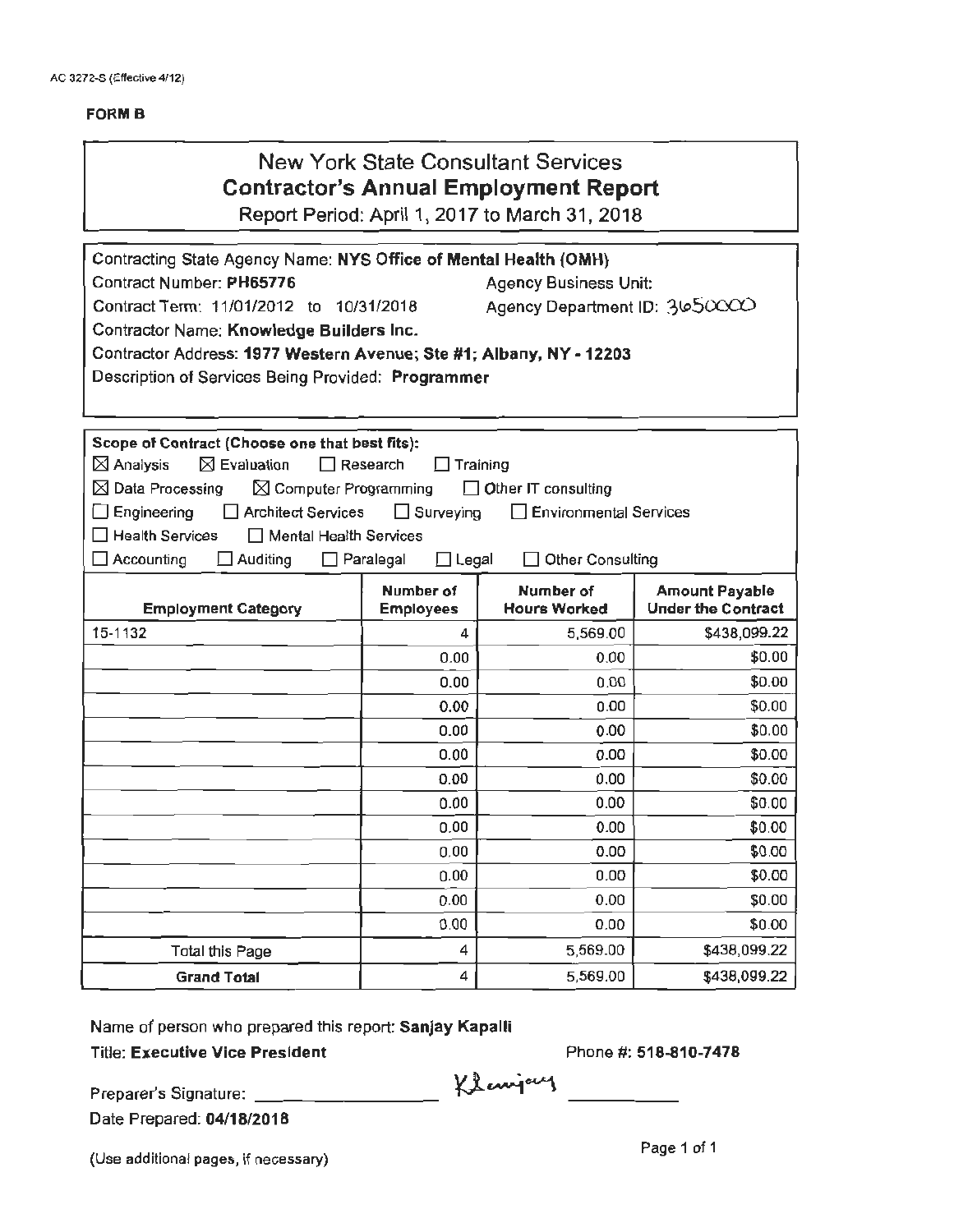# New York State Consultant Services Contractor's Annual Employment Report

Report Period: April 1, 2017 to March 31, 2018

| Contracting State Agency Name: NYS Office of Mental Health (OMH)                                 |                                    |                                  |                                                    |  |
|--------------------------------------------------------------------------------------------------|------------------------------------|----------------------------------|----------------------------------------------------|--|
| Contract Number: PH65776<br><b>Agency Business Unit:</b>                                         |                                    |                                  |                                                    |  |
| Contract Term: 11/01/2012 to                                                                     | 10/31/2018                         | Agency Department ID: 3io 50000  |                                                    |  |
| Contractor Name: Knowledge Builders Inc.                                                         |                                    |                                  |                                                    |  |
| Contractor Address: 1977 Western Avenue; Ste #1; Albany, NY - 12203                              |                                    |                                  |                                                    |  |
| Description of Services Being Provided: Business Analyst                                         |                                    |                                  |                                                    |  |
|                                                                                                  |                                    |                                  |                                                    |  |
|                                                                                                  |                                    |                                  |                                                    |  |
| Scope of Contract (Choose one that best fits):<br>$\boxtimes$ Evaluation<br>$\boxtimes$ Analysis | $\Box$ Research<br>$\Box$ Training |                                  |                                                    |  |
| $\boxtimes$ Data Processing<br>$\boxtimes$ Computer Programming                                  |                                    | Other IT consulting              |                                                    |  |
| Architect Services<br>$\Box$ Engineering                                                         | $\Box$ Surveying                   | <b>Environmental Services</b>    |                                                    |  |
| $\exists$ Health Services<br>□ Mental Health Services                                            |                                    |                                  |                                                    |  |
| $\Box$ Accounting<br>$\Box$ Auditing                                                             | $\Box$ Paralegal<br>$\Box$ Legal   | Other Consulting                 |                                                    |  |
|                                                                                                  |                                    |                                  |                                                    |  |
| <b>Employment Category</b>                                                                       | Number of<br><b>Employees</b>      | Number of<br><b>Hours Worked</b> | <b>Amount Payable</b><br><b>Under the Contract</b> |  |
| 15-1121                                                                                          | 1                                  | 1,871.50                         | \$135,197.16                                       |  |
|                                                                                                  | 0.00                               | 0.00                             | \$0.00                                             |  |
|                                                                                                  | 0.00                               | 0.00                             | \$0.00                                             |  |
|                                                                                                  | 0.00                               |                                  |                                                    |  |
|                                                                                                  |                                    | 0.00                             | \$0.00                                             |  |
|                                                                                                  | 0.00                               | 0.00                             | \$0.00                                             |  |
|                                                                                                  | 0.00                               | 0.00                             | \$0.00                                             |  |
|                                                                                                  | 0.00                               | 0.00                             | \$0.00                                             |  |
|                                                                                                  | 0.00                               | 0.00                             | \$0.00                                             |  |
|                                                                                                  | 0.00                               | 0.00                             | \$0.00                                             |  |
|                                                                                                  | 0.00                               | 0.00                             | \$0.00                                             |  |
|                                                                                                  | 0.00                               | 0.00                             | \$0.00                                             |  |
|                                                                                                  | 0.00                               | 0.00                             | \$0.00                                             |  |
|                                                                                                  | 0.00                               | 0.00                             | \$0.00                                             |  |
| Total this Page                                                                                  | 1                                  | 1,871.50                         | \$135,197.16                                       |  |

Name of person who prepared this report: Sanjay Kapalli

Title: Executive Vice President

Phone#: 518-810-7478

Preparer's Signature: \_\_\_\_\_\_\_

Klanjay

Date Prepared: 04/18/2018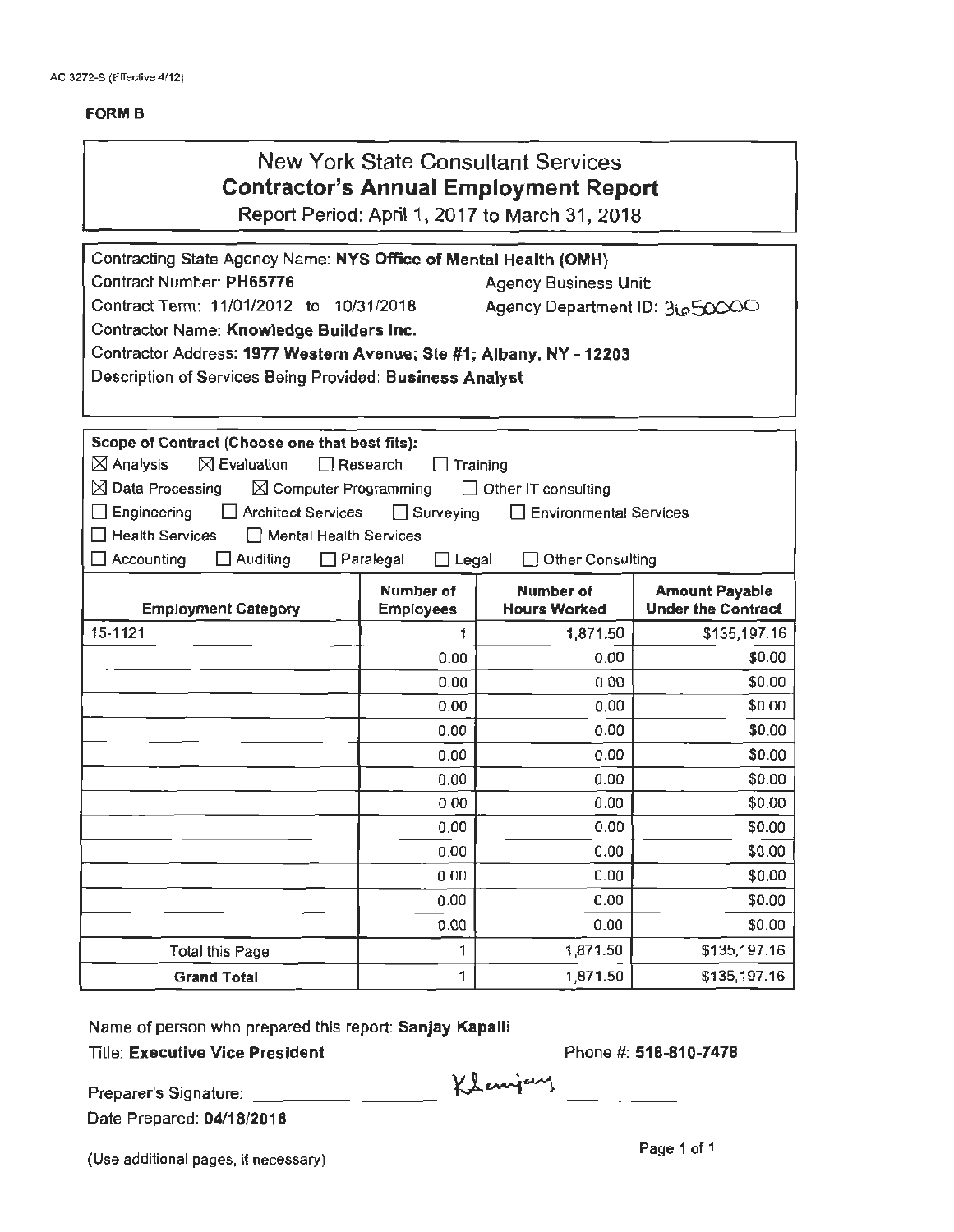# New York State Consultant Services **Contractor's Annual Employment Report**

Report Period: April 1, 2017 to March 31, 2018

| Contracting State Agency Name: NYS Office of Mental Health (OMH)    |                                  |                               |                           |  |
|---------------------------------------------------------------------|----------------------------------|-------------------------------|---------------------------|--|
| Contract Number: PH65776<br><b>Agency Business Unit:</b>            |                                  |                               |                           |  |
| Contract Term: 11/01/2012 to 10/31/2018                             |                                  | Agency Department ID: 3650000 |                           |  |
| Contractor Name: Knowledge Builders Inc.                            |                                  |                               |                           |  |
| Contractor Address: 1977 Western Avenue; Ste #1; Albany, NY - 12203 |                                  |                               |                           |  |
| Description of Services Being Provided: Technical Architect         |                                  |                               |                           |  |
|                                                                     |                                  |                               |                           |  |
|                                                                     |                                  |                               |                           |  |
| Scope of Contract (Choose one that best fits):                      |                                  |                               |                           |  |
| $\boxtimes$ Evaluation<br>$\boxtimes$ Analysis                      | $\Box$ Research                  | Training                      |                           |  |
| $\boxtimes$ Data Processing<br>$\boxtimes$ Computer Programming     |                                  | $\Box$ Other IT consulting    |                           |  |
| $\Box$ Engineering<br>Architect Services                            | $\Box$ Surveying                 | <b>Environmental Services</b> |                           |  |
| $\Box$ Health Services<br>Mental Health Services                    |                                  |                               |                           |  |
| $\Box$ Accounting<br>$\Box$ Auditing                                | $\Box$ Paralegal<br>$\Box$ Legal | Other Consulting              |                           |  |
|                                                                     | Number of                        | Number of                     | <b>Amount Payable</b>     |  |
| <b>Employment Category</b>                                          | <b>Employees</b>                 | <b>Hours Worked</b>           | <b>Under the Contract</b> |  |
| 15-1199.02                                                          | 4                                | 7,237.25                      | \$649,908.41              |  |
|                                                                     | 0.00                             | 0.00                          | \$0.00                    |  |
|                                                                     | 0.00                             | 0.00                          | \$0.00                    |  |
|                                                                     | 0.00                             | 0.00                          | \$0.00                    |  |
|                                                                     | 0.00                             | 0.00                          | \$0.00                    |  |
|                                                                     | 0.00                             | 0.00                          | \$0.00                    |  |
|                                                                     | 0.00                             | 0.00                          | \$0.00                    |  |
|                                                                     | 0.00                             | 0.00                          | \$0.00                    |  |
|                                                                     | 0.00                             | 0.00                          | \$0.00                    |  |
|                                                                     | 0.00                             | 0.00                          | \$0.00                    |  |
|                                                                     | 0.00                             | 0.00                          | \$0.00                    |  |
|                                                                     | 0.00                             | 0.00                          | \$0.00                    |  |
|                                                                     | 0.00                             | 0.00                          | \$0.00                    |  |
| Total this Page                                                     | 4                                | 7,237.25                      | \$649,908.41              |  |
|                                                                     |                                  |                               |                           |  |

Name of person who prepared this report: Sanjay Kapalli

Title: Executive Vice President

Phone#: 518-810-7478

Preparer's Signature: \_\_\_\_\_\_\_\_

Klamjay

Date Prepared: 04/18/2018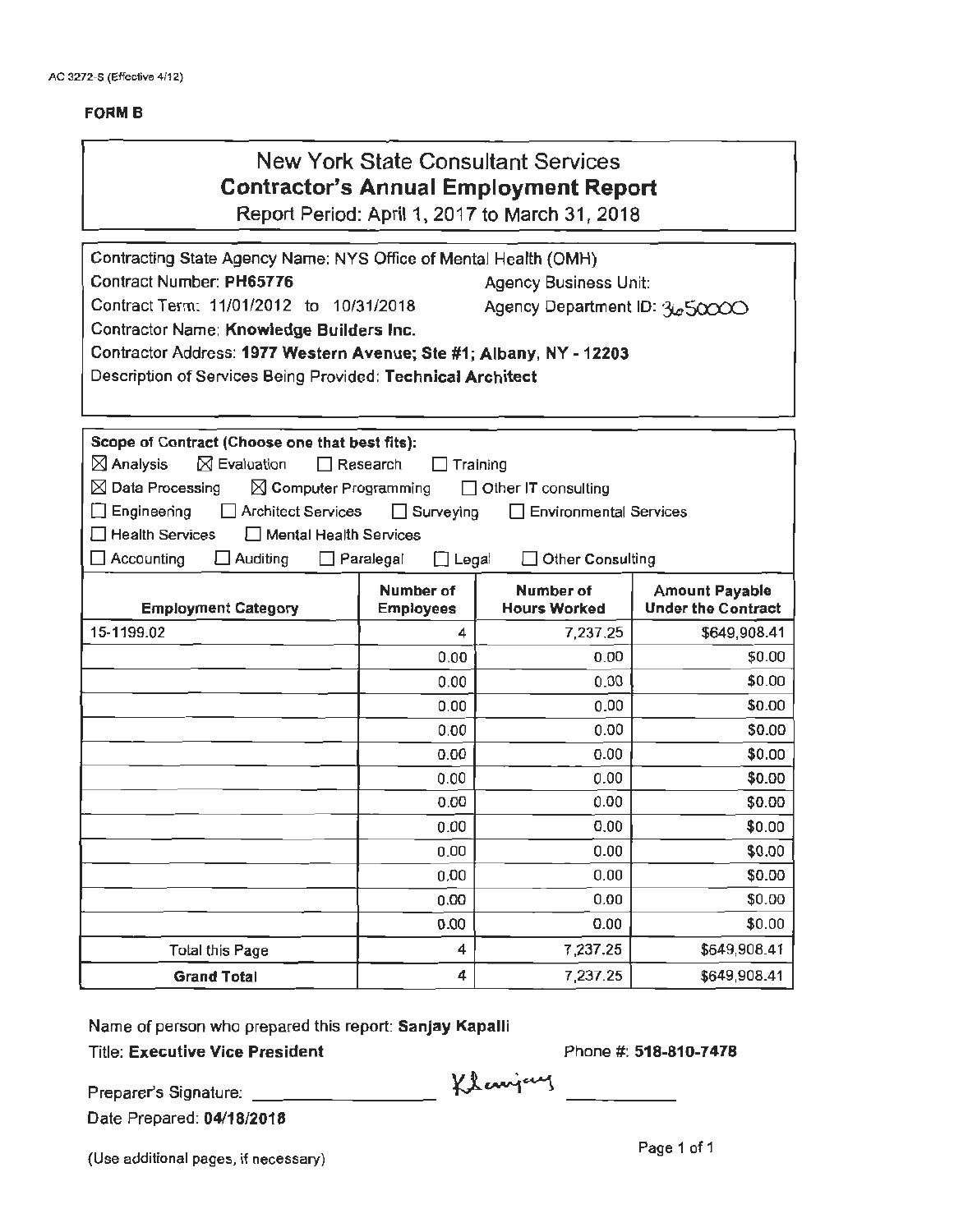# New York State Consultant Services **Contractor's Annual Employment Report**

Report Period: April 1, 2017 to March 31, 2018

| Contracting State Agency Name: NYS Office of Mental Health (OMH)    |                                     |                                  |                                                    |  |
|---------------------------------------------------------------------|-------------------------------------|----------------------------------|----------------------------------------------------|--|
| Contract Number: PH65776<br><b>Agency Business Unit:</b>            |                                     |                                  |                                                    |  |
| Contract Term: 11/01/2012 to 10/31/2018                             |                                     | Agency Department ID: 31-50000   |                                                    |  |
| Contractor Name: Knowledge Builders Inc.                            |                                     |                                  |                                                    |  |
| Contractor Address: 1977 Western Avenue; Ste #1; Albany, NY - 12203 |                                     |                                  |                                                    |  |
| Description of Services Being Provided: Specialist                  |                                     |                                  |                                                    |  |
|                                                                     |                                     |                                  |                                                    |  |
|                                                                     |                                     |                                  |                                                    |  |
| Scope of Contract (Choose one that best fits):                      |                                     |                                  |                                                    |  |
| $\boxtimes$ Evaluation<br>$\boxtimes$ Analysis                      | $\Box$ Research                     | Training                         |                                                    |  |
| $\boxtimes$ Data Processing<br>$\boxtimes$ Computer Programming     |                                     | □ Other IT consulting            |                                                    |  |
| $\Box$ Engineering<br>Architect Services                            | $\Box$ Surveying                    | Environmental Services           |                                                    |  |
| $\sqcap$ Health Services<br>Mental Health Services                  |                                     |                                  |                                                    |  |
| $\Box$ Accounting<br>$\Box$ Auditing                                | $\Box$ Paralegal<br>$\square$ Legal | $\Box$ Other Consulting          |                                                    |  |
| <b>Employment Category</b>                                          | Number of<br><b>Employees</b>       | Number of<br><b>Hours Worked</b> | <b>Amount Payable</b><br><b>Under the Contract</b> |  |
| 15-1132                                                             | 1                                   | 32.5                             | \$3,087.50                                         |  |
|                                                                     | 0.00                                | 0.00                             | \$0.00                                             |  |
|                                                                     | 0.00                                | 0.00                             | \$0.00                                             |  |
|                                                                     | 0.00                                | 0.00                             | \$0.00                                             |  |
|                                                                     | 0.00                                | 0.00                             | \$0.00                                             |  |
|                                                                     | 0.00                                | 0.00                             | \$0.00                                             |  |
|                                                                     | 0.00                                | 0.00                             | \$0.00                                             |  |
|                                                                     | 0.00                                | 0.00                             | \$0.00                                             |  |
|                                                                     | 0.00                                | 0.00                             | \$0.00                                             |  |
|                                                                     | 0.00                                | 0.00                             | \$0.00                                             |  |
|                                                                     | 0.00                                | 0.00                             | \$0.00                                             |  |
|                                                                     | 0.00                                | 0.00                             | \$0.00                                             |  |
|                                                                     | 0.00                                | 0.00                             | \$0.00                                             |  |
| <b>Total this Page</b>                                              | 1                                   | 32.5                             | \$3,087.50                                         |  |
| <b>Grand Total</b>                                                  | 1                                   | 32.5                             | \$3,087.50                                         |  |

Name of person who prepared this report: Sanjay Kapalli

Title: Executive Vice President

Phone#: 518-810-7478

Preparer's Signature: \_\_\_\_\_\_\_\_ Date Prepared: 04/18/2018

Klamjay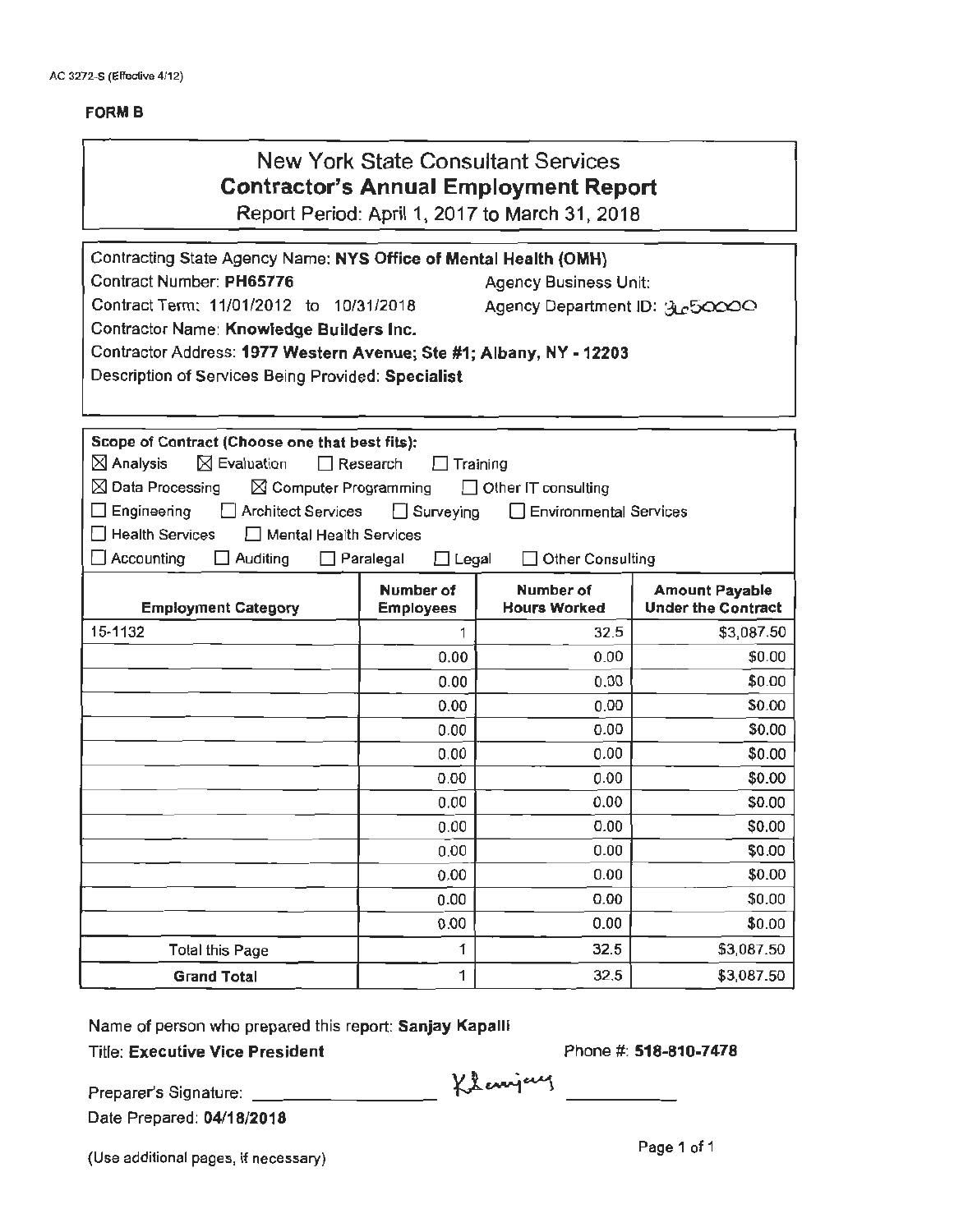# New York State Consultant Services Contractor's Annual Employment Report

Report Period: April 1, 2017 to March 31, 2018

| Contracting State Agency Name: NYS Office of Mental Health (OMH)                        |                                                                          |                                         |                                                    |  |
|-----------------------------------------------------------------------------------------|--------------------------------------------------------------------------|-----------------------------------------|----------------------------------------------------|--|
| Contract Number: PH65776<br><b>Agency Business Unit:</b>                                |                                                                          |                                         |                                                    |  |
|                                                                                         | Contract Term: 11/01/2012 to 10/31/2018<br>Agency Department ID: 3650000 |                                         |                                                    |  |
| Contractor Name: Knowledge Builders Inc.                                                |                                                                          |                                         |                                                    |  |
| Contractor Address: 1977 Western Avenue; Ste #1; Albany, NY - 12203                     |                                                                          |                                         |                                                    |  |
| Description of Services Being Provided: Project Manager                                 |                                                                          |                                         |                                                    |  |
|                                                                                         |                                                                          |                                         |                                                    |  |
|                                                                                         |                                                                          |                                         |                                                    |  |
| Scope of Contract (Choose one that best fits):<br>$\Box$ Evaluation                     |                                                                          |                                         |                                                    |  |
| $\Box$ Analysis                                                                         | $\Box$ Research                                                          | Training                                |                                                    |  |
| $\Box$ Data Processing<br>Computer Programming                                          |                                                                          | □ Other IT consulting                   |                                                    |  |
| コ Engineering<br>Architect Services<br>Health Services<br>$\Box$ Mental Health Services | $\Box$ Surveying                                                         | <b>Environmental Services</b>           |                                                    |  |
| Auditing                                                                                |                                                                          | <b>Other Consulting</b>                 |                                                    |  |
| $\Box$ Accounting                                                                       | $\Box$ Paralegal<br>$\square$ Legal                                      |                                         |                                                    |  |
| <b>Employment Category</b>                                                              | Number of<br><b>Employees</b>                                            | <b>Number of</b><br><b>Hours Worked</b> | <b>Amount Payable</b><br><b>Under the Contract</b> |  |
| 15-1199.09                                                                              | 4                                                                        | 7,502.50                                | \$690,950.50                                       |  |
|                                                                                         | 0.00                                                                     | 0.00                                    | \$0.00                                             |  |
|                                                                                         | 0.00                                                                     | 0.00                                    | \$0.00                                             |  |
|                                                                                         | 0.00                                                                     | 0.00                                    | \$0.00                                             |  |
|                                                                                         | 0.00                                                                     | 0.00                                    | \$0.00                                             |  |
|                                                                                         | 0.00                                                                     | 0.00                                    | \$0.00                                             |  |
|                                                                                         | 0.00                                                                     | 0.00                                    | \$0.00                                             |  |
|                                                                                         | 0.00                                                                     | 0.00                                    | \$0.00                                             |  |
|                                                                                         | 0.00                                                                     | 0.00                                    | \$0.00                                             |  |
|                                                                                         | 0.00                                                                     | 0.00                                    | \$0.00                                             |  |
|                                                                                         | 0.00                                                                     | 0.00                                    | \$0.00                                             |  |
|                                                                                         | 0.00                                                                     | 0.00                                    | \$0.00                                             |  |
|                                                                                         | 0.00                                                                     | 0.00                                    | \$0.00                                             |  |
| <b>Total this Page</b>                                                                  | 4                                                                        | 7,502.50                                | \$690,950.50                                       |  |
| <b>Grand Total</b>                                                                      | 4                                                                        | 7,502.50                                | \$690,950.50                                       |  |
|                                                                                         |                                                                          |                                         |                                                    |  |

Name of person who prepared this report: Sanjay Kapalli

Title: Executive Vice President

Phone#: 518-810-7478

Klanjay

Preparers Signature: \_ \_ \_ \_\_\_\_\_ \_

Date Prepared: 04/18/2018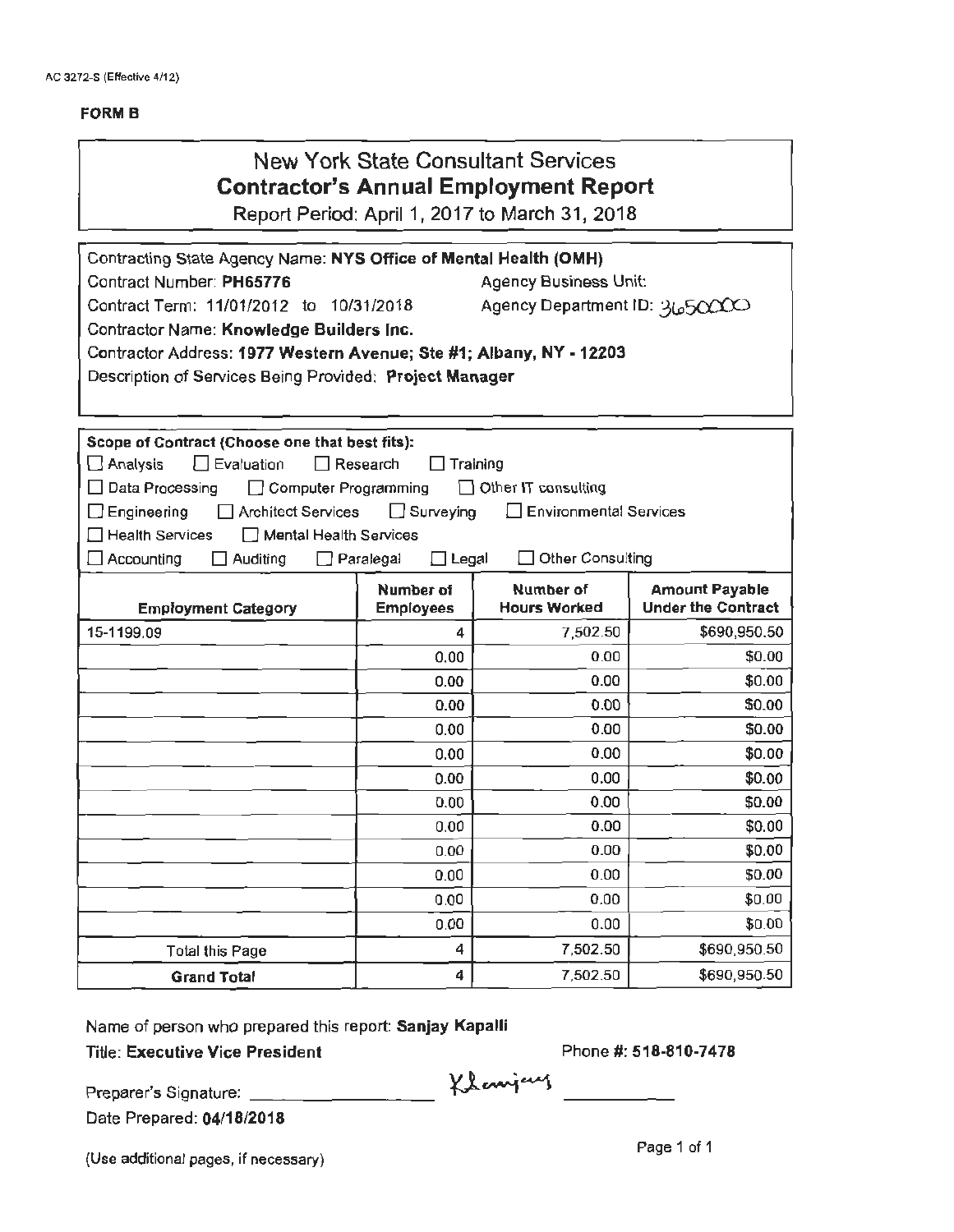| New York State Consultant Services<br><b>Contractor's Annual Employment Report</b><br>Report Period: April 1, 2017 to March 31, 2018 |                                |
|--------------------------------------------------------------------------------------------------------------------------------------|--------------------------------|
| Contracting State Agency Name: Office of Mental Health                                                                               |                                |
| Contract Number: PH65780                                                                                                             | Agency Business Unit: OMH01    |
| $C_{\alpha}$                                                                                                                         | $A = -1$ , $D = -1$ , $D = -1$ |

Contract Term: 11/1/2012 to 10/31/18 Agency Department ID:<br>Contractor Name: MVP Consulting Plus, Inc. **Agency Department 1D:** 3650000 Contractor Name: MVP Consulting Plus, Inc.

Contractor Address: 435 New Karner Road Albany, NY 12205

Description of Services Being Provided: Computer Consulting (Various)

| Scope of Contract (Choose one that best fits):<br>$\Box$ Evaluation<br>$\Box$ Analysis<br>Data Processing<br>Computer Programming<br>Engineering<br><b>Architect Services</b><br><b>Health Services</b><br>Mental Health Services | $\Box$ Research<br>$\Box$ Surveying | Training<br>$\boxtimes$ Other IT consulting<br><b>Environmental Services</b> |              |  |  |
|-----------------------------------------------------------------------------------------------------------------------------------------------------------------------------------------------------------------------------------|-------------------------------------|------------------------------------------------------------------------------|--------------|--|--|
| Accounting<br>Auditing<br>$\Box$ Paralegal<br>Other Consulting<br>$\Box$ Legal<br>Number of<br>Number of<br>Amount Payable<br><b>Under the Contract</b><br><b>Employment Category</b><br><b>Hours Worked</b><br>Employees         |                                     |                                                                              |              |  |  |
| 15-1131.00                                                                                                                                                                                                                        | 1.00                                | 225.50                                                                       | \$16,687.00  |  |  |
|                                                                                                                                                                                                                                   | 1.00                                | 632.00                                                                       | \$47,355.76  |  |  |
| 15-1121.00                                                                                                                                                                                                                        | 1,00                                | 1,875.00                                                                     | \$140,456.25 |  |  |
|                                                                                                                                                                                                                                   | 1.00                                | 389.50                                                                       | \$23,214.20  |  |  |
| 15-1199.02                                                                                                                                                                                                                        | 1.00                                | 1,990.00                                                                     | \$187,013.00 |  |  |
|                                                                                                                                                                                                                                   | 1.00                                | 2,003.00                                                                     | \$190,645.54 |  |  |
|                                                                                                                                                                                                                                   | 0.00                                | 0.00                                                                         | \$0.00       |  |  |
|                                                                                                                                                                                                                                   | 0.00                                | 0.00                                                                         | \$0.00       |  |  |
|                                                                                                                                                                                                                                   | 0.00                                | 0.00                                                                         | \$0.00       |  |  |
|                                                                                                                                                                                                                                   | 0.00                                | 0.00                                                                         | \$0.00       |  |  |
|                                                                                                                                                                                                                                   | 0.00                                | 0.00                                                                         | \$0.00       |  |  |
|                                                                                                                                                                                                                                   | \$0.00<br>0.00<br>0.00              |                                                                              |              |  |  |
| \$0.00<br>0.00<br>0.00                                                                                                                                                                                                            |                                     |                                                                              |              |  |  |
| \$605,371.75<br>7,115.00<br>6.00<br>Total this Page                                                                                                                                                                               |                                     |                                                                              |              |  |  |
| <b>Grand Total</b>                                                                                                                                                                                                                | 6.00                                | 7,115                                                                        | \$605,371.75 |  |  |

Name of person who prepared this report: llakumari N. Patel

Title: CEO/CFO Phone #: 518-218-1700

Preparer's Signature:  $\overline{LN}$  facter

Date Prepared: 4/18/2018

(Use additional pages, if necessary) example the control of the Page 1 of 1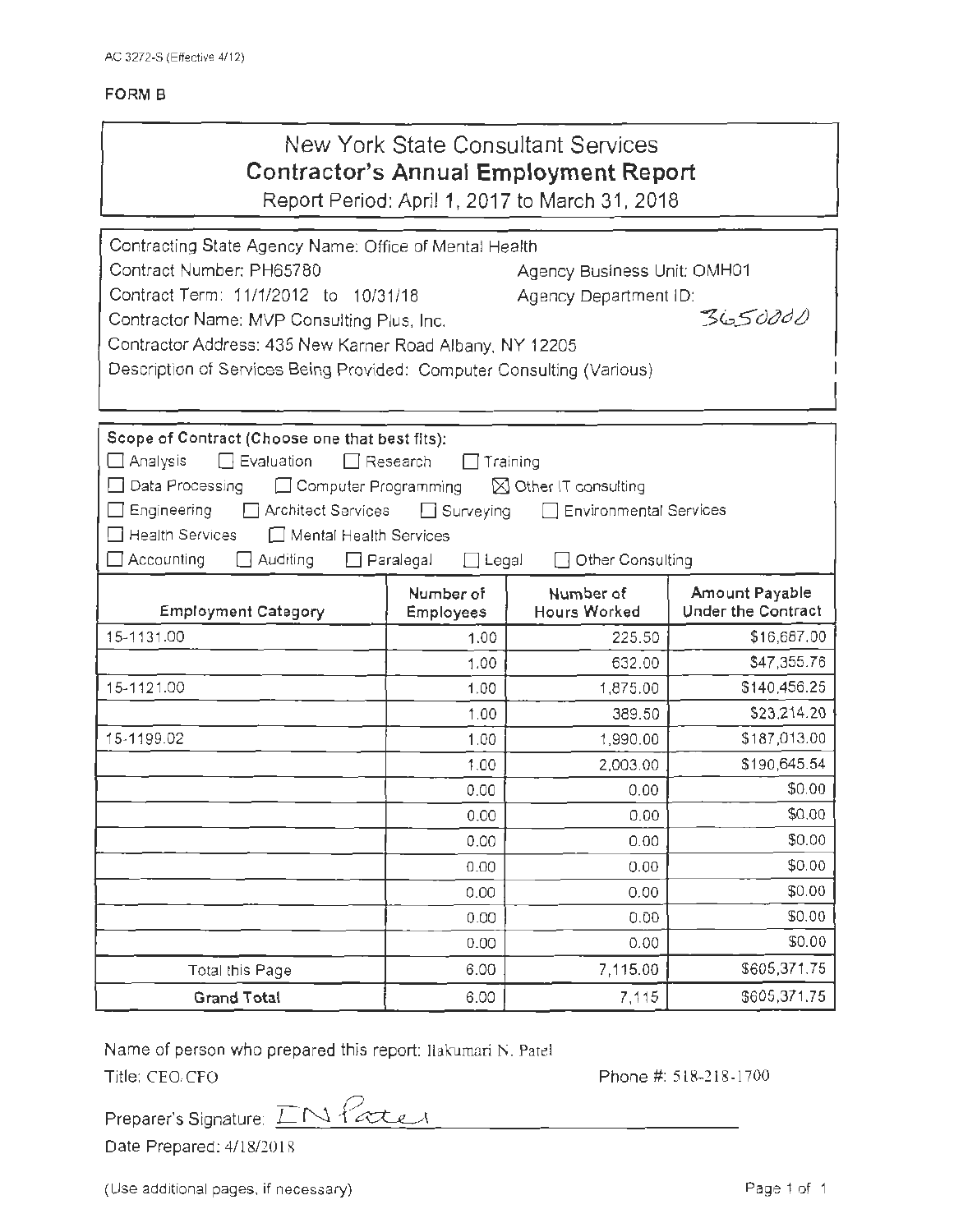| New York State Consultant Services                                                                     |  |  |  |
|--------------------------------------------------------------------------------------------------------|--|--|--|
| <b>Contractor's Annual Employment Report</b>                                                           |  |  |  |
| $D_{\text{total}}$ $D_{\text{total}}$ and $A$ $D_{\text{total}}$ $D_{\text{total}}$ $D_{\text{total}}$ |  |  |  |

Report Period: April 1, 2017 to March 31, 2018

| Contracting State Agency Name: ITS/Office of Mental Health                        |                               |                                 |                                             |  |  |
|-----------------------------------------------------------------------------------|-------------------------------|---------------------------------|---------------------------------------------|--|--|
| Contract Number: PH65780                                                          | Agency Business Unit: OMH01   |                                 |                                             |  |  |
| Contract Term: 11/1/2012 to 10/31/18                                              | Agency Department ID:         |                                 |                                             |  |  |
| Contractor Name: MVP Consulting Plus, Inc.                                        |                               |                                 | 365000                                      |  |  |
| Contractor Address: 435 New Karner Road Albany, NY 12205                          |                               |                                 |                                             |  |  |
| Description of Services Being Provided: Computer Consulting (Various)             |                               |                                 |                                             |  |  |
|                                                                                   |                               |                                 |                                             |  |  |
|                                                                                   |                               |                                 |                                             |  |  |
| Scope of Contract (Choose one that best fits):<br>$\Box$ Analysis<br>∐ Evaluation | $\Box$ Research               | Training                        |                                             |  |  |
| Data Processing<br>$\Box$ Computer Programming                                    |                               | $\boxtimes$ Other IT consulting |                                             |  |  |
| $\exists$ Engineering<br>□ Architect Services □ Surveying                         |                               | <b>Environmental Services</b>   |                                             |  |  |
| $\Box$ Health Services<br>Mental Health Services                                  |                               |                                 |                                             |  |  |
| Accounting<br>Auditing                                                            | Paralegal<br>$\Box$ Legal     | Other Consulting                |                                             |  |  |
|                                                                                   |                               | Number of                       |                                             |  |  |
| <b>Employment Category</b>                                                        | Number of<br><b>Employees</b> |                                 | Amount Payable<br><b>Under the Contract</b> |  |  |
| 15-1131.00                                                                        | 1.00.                         | 1,254.00                        | \$77,964.18                                 |  |  |
|                                                                                   | 0.00                          | 0.00                            | \$0,00                                      |  |  |
|                                                                                   | 0.00.                         | 0.00                            | \$0.00                                      |  |  |
|                                                                                   | 0.00                          | 0.00                            | \$0.00                                      |  |  |
|                                                                                   | 0.00.                         | 0.00                            | \$0.00                                      |  |  |
|                                                                                   | 0.00.                         | 0.00                            | \$0.00                                      |  |  |
|                                                                                   | 0.00                          | 0.00                            | \$0.00                                      |  |  |
|                                                                                   | 0.00.                         | 0.00                            | \$0.00                                      |  |  |
|                                                                                   | 0.00                          | 0.00                            | \$0.00                                      |  |  |
|                                                                                   | 0.00.                         | 0.00                            | \$0.00                                      |  |  |
|                                                                                   | 0.00                          | 0.00                            | \$0.00                                      |  |  |
|                                                                                   | 0.00                          | 0.00                            | \$0.00                                      |  |  |
| \$0.00<br>0.00<br>0.00                                                            |                               |                                 |                                             |  |  |
| 1,254.00<br>\$77,964.18<br>Total this Page<br>1.00                                |                               |                                 |                                             |  |  |
| <b>Grand Total</b>                                                                | 1.00                          | 1254                            | \$77,964.18                                 |  |  |

Name of person who prepared this report: Ilakumari N. Patel

Title: CEO/CFO **Phone #: 518-218-1700** 

Preparer's Signature:  $L \sim$  *Retail* 

Date Prepared: 4/16/2018

(Use additional pages, if necessary) example to the extension of the Page 1 of 1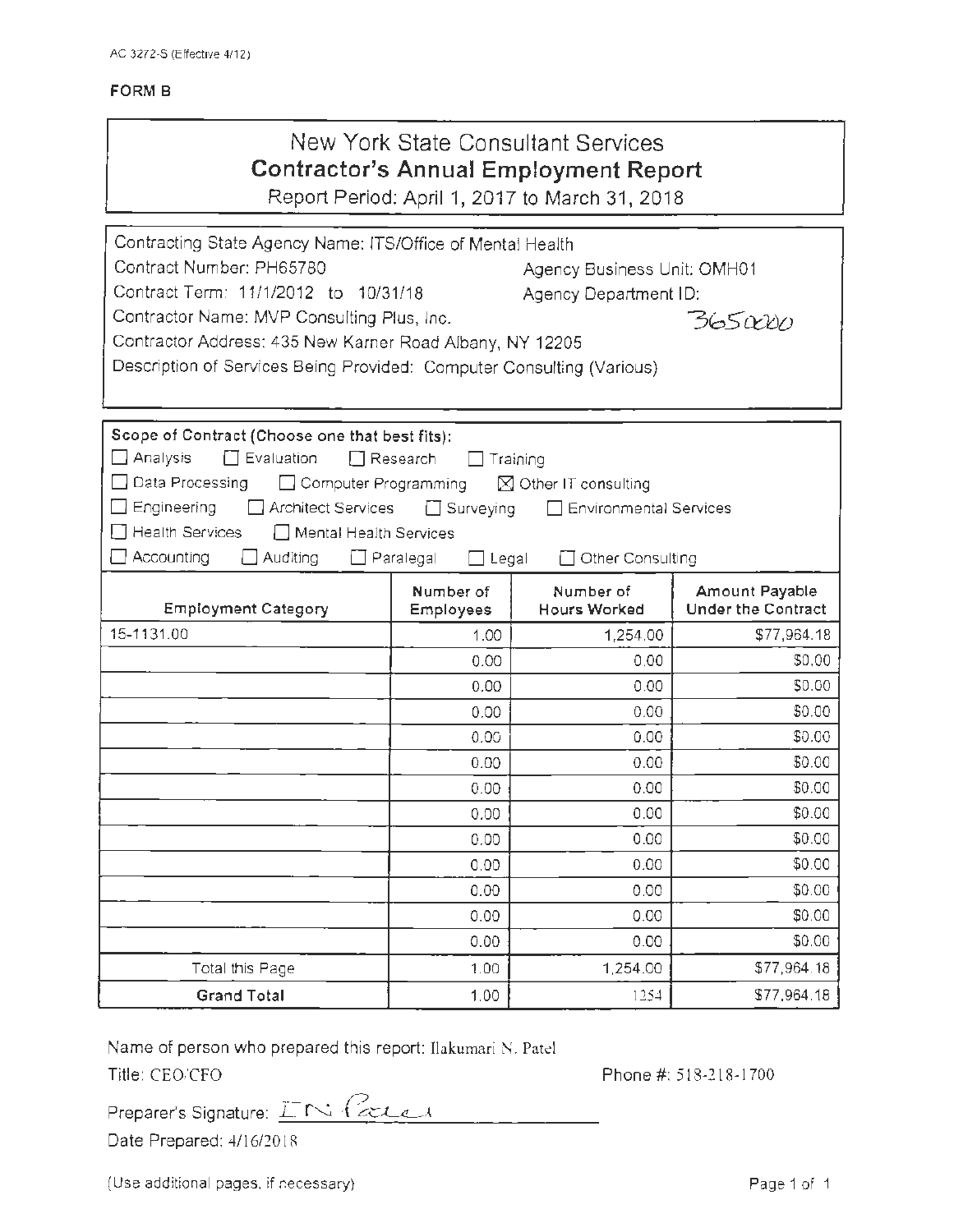FORM B OSC Use Only: Reporting Code: Category Code:

## State Consultant Services Contractor's Annual Employment Report

Report Period: April 1, 2017 to March 31, 2018

| Contracting State Agency Name: Office of Mental Health Agency Code: |         |
|---------------------------------------------------------------------|---------|
| Contract Number: PH65781                                            | 3650000 |
| Contract Term: 11/1/2012 to 10/31/2018                              |         |
| Contractor Name: Precision Task Group                               |         |
| Contractor Address: 9801 Westheimer Suite 803                       |         |
| Description of Services Being Provided: IT Services                 |         |
|                                                                     |         |

| Scope of Contract (Choose one that best fits):<br>Analysis   Evaluation   Research   Training  <br>Data Processing $\Box$ Computer Programming $\boxtimes$ Other IT consulting $\Box$<br>Engineering   Architect Services   Surveying   Environmental Services  <br>Health Services   Mental Health Services  <br>Accounting $\square$<br>Auditing   Paralegal   Legal   L<br>Other Consulting $\Box$ |                     |                        |                                      |  |  |
|-------------------------------------------------------------------------------------------------------------------------------------------------------------------------------------------------------------------------------------------------------------------------------------------------------------------------------------------------------------------------------------------------------|---------------------|------------------------|--------------------------------------|--|--|
| <b>Employment Category</b>                                                                                                                                                                                                                                                                                                                                                                            | Number of Employees | Number of Hours Worked | Amount Payable Under<br>the Contract |  |  |
| Programmer                                                                                                                                                                                                                                                                                                                                                                                            | 2                   | 2502.25                | \$168,170.26                         |  |  |
|                                                                                                                                                                                                                                                                                                                                                                                                       |                     |                        |                                      |  |  |
|                                                                                                                                                                                                                                                                                                                                                                                                       |                     |                        |                                      |  |  |
|                                                                                                                                                                                                                                                                                                                                                                                                       |                     |                        |                                      |  |  |
|                                                                                                                                                                                                                                                                                                                                                                                                       |                     |                        |                                      |  |  |
|                                                                                                                                                                                                                                                                                                                                                                                                       |                     |                        |                                      |  |  |
|                                                                                                                                                                                                                                                                                                                                                                                                       |                     |                        |                                      |  |  |
| Total this page                                                                                                                                                                                                                                                                                                                                                                                       | 2                   | 2502.25                | \$168,170.26                         |  |  |
| Grand Total                                                                                                                                                                                                                                                                                                                                                                                           | 2                   | 2502.25                | \$168,170.26                         |  |  |

| Grand Total                                               | 2502.25               |      | \$168,170.26 |  |
|-----------------------------------------------------------|-----------------------|------|--------------|--|
|                                                           |                       |      |              |  |
| Name of person who prepared this report: Michael Biaudler |                       |      |              |  |
| Preparer's Signature Muy<br>ar.                           |                       |      |              |  |
| Title: CFO                                                | Phone #: 713-787-1112 |      |              |  |
| Date Prepared: 5/9/2018                                   |                       |      |              |  |
| Use additional pages if necessary)                        |                       | Page | ot           |  |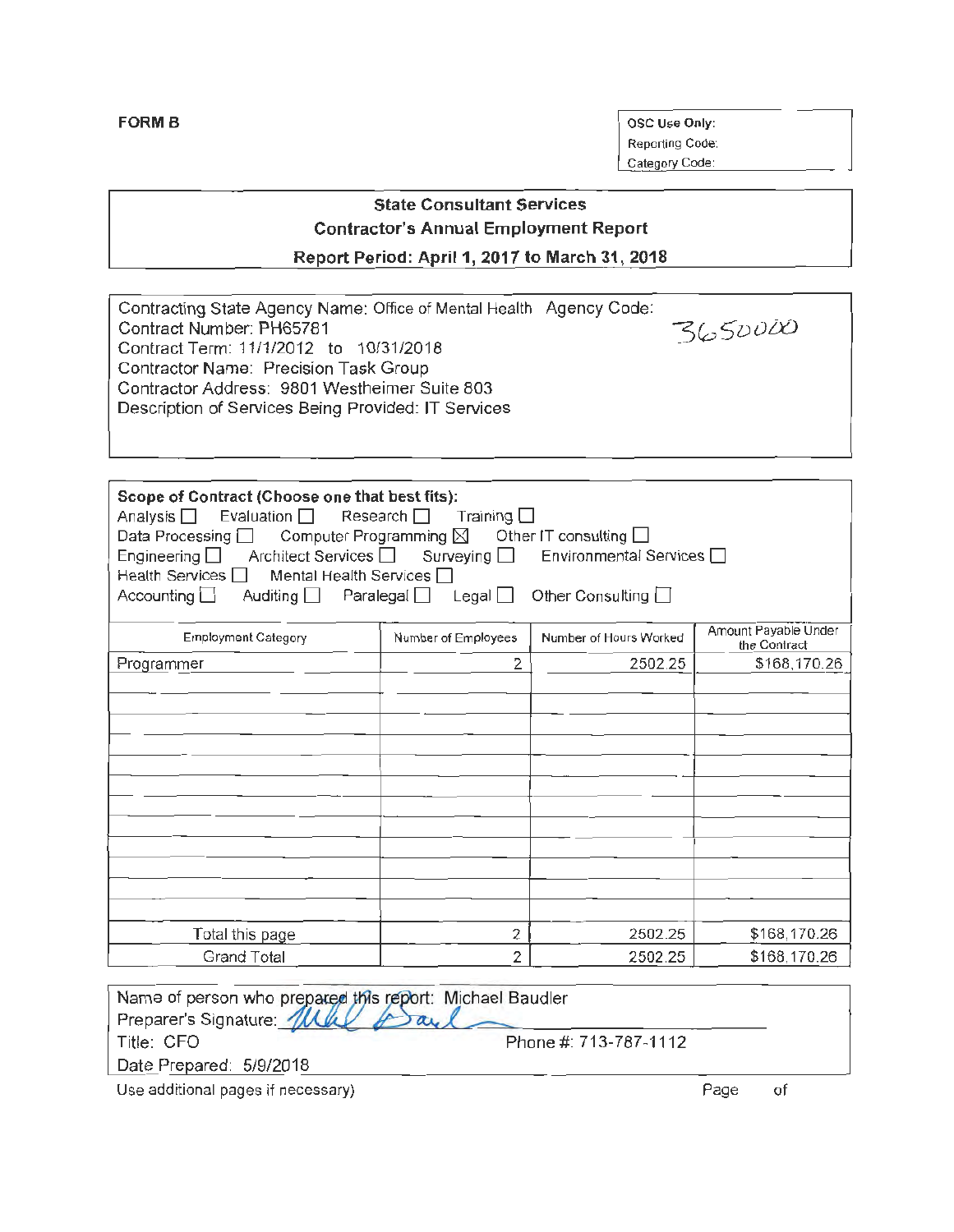| <b>New York State Consultant Services</b><br><b>Contractor's Annual Employment Report</b><br>Report Period: April 1, 2017 to March 31, 2018                                                                                                                                                                                                                                                                                     |                               |                                  |                                             |  |  |  |
|---------------------------------------------------------------------------------------------------------------------------------------------------------------------------------------------------------------------------------------------------------------------------------------------------------------------------------------------------------------------------------------------------------------------------------|-------------------------------|----------------------------------|---------------------------------------------|--|--|--|
| Contracting State Agency Name: Office of Mental Health<br>Contract Number: PH 65782<br>Agency Business Unit: OMH01<br>Contract Term: 11/01/2012 to 10/31/2018<br>Agency Department ID: 3650000<br>Contractor Name: PSI INTERNATIONAL Inc.<br>Contractor Address: 11200 Waples Mill Road, Suite 200 Fairfax VA 22030<br>Description of Services Being Provided: IT Services                                                      |                               |                                  |                                             |  |  |  |
| Scope of Contract (Choose one that best fits):<br>Analysis<br>Evaluation<br>$\Box$ Research<br>Training<br>$\boxtimes$ Other IT consulting<br>Data Processing<br>$\Box$ Computer Programming<br>Engineering<br>□ Architect Services □ Surveying<br>Environmental Services<br><b>Health Services</b><br>Mental Health Services<br>$\Box$ Accounting<br>$\Box$ Legal<br>□ Other Consulting<br>$\Box$ Auditing<br>$\Box$ Paralegal |                               |                                  |                                             |  |  |  |
| <b>Employment Category</b>                                                                                                                                                                                                                                                                                                                                                                                                      | Number of<br><b>Employees</b> | Number of<br><b>Hours Worked</b> | Amount Payable<br><b>Under the Contract</b> |  |  |  |
| Business Analyst - Expert                                                                                                                                                                                                                                                                                                                                                                                                       | 3                             | 3,657.00                         | \$273,763.02                                |  |  |  |
| Programmer - Expert                                                                                                                                                                                                                                                                                                                                                                                                             | 5                             | 7,377.30                         | \$558,768.85                                |  |  |  |
| Project Manager - Expert                                                                                                                                                                                                                                                                                                                                                                                                        | 1                             | 2,006.00                         | \$190,088.56                                |  |  |  |
| Specialist - Expert                                                                                                                                                                                                                                                                                                                                                                                                             | 2                             | 1,626.50                         | \$132,315.78                                |  |  |  |
| Technical Architech-Senior                                                                                                                                                                                                                                                                                                                                                                                                      | 2                             | 3,128.25                         | \$246,599.95                                |  |  |  |
| Technical Architect-Expert                                                                                                                                                                                                                                                                                                                                                                                                      | 1<br>1,800.00<br>\$158,580.00 |                                  |                                             |  |  |  |
|                                                                                                                                                                                                                                                                                                                                                                                                                                 |                               |                                  |                                             |  |  |  |
|                                                                                                                                                                                                                                                                                                                                                                                                                                 |                               |                                  |                                             |  |  |  |
| Total this Page<br>\$1,560,116.15<br>14<br>19,595.05                                                                                                                                                                                                                                                                                                                                                                            |                               |                                  |                                             |  |  |  |
| <b>Grand Total</b>                                                                                                                                                                                                                                                                                                                                                                                                              | 14                            | 19,595.05                        | \$1,560,116.15                              |  |  |  |

Name of person who prepared this report: Quy Nguyen

Title: CONTROLLER

Preparer's Signat Date Prepared: ( 05/8/201~ ure: ~

Phone #: 703-621-5855

Page 01 of 01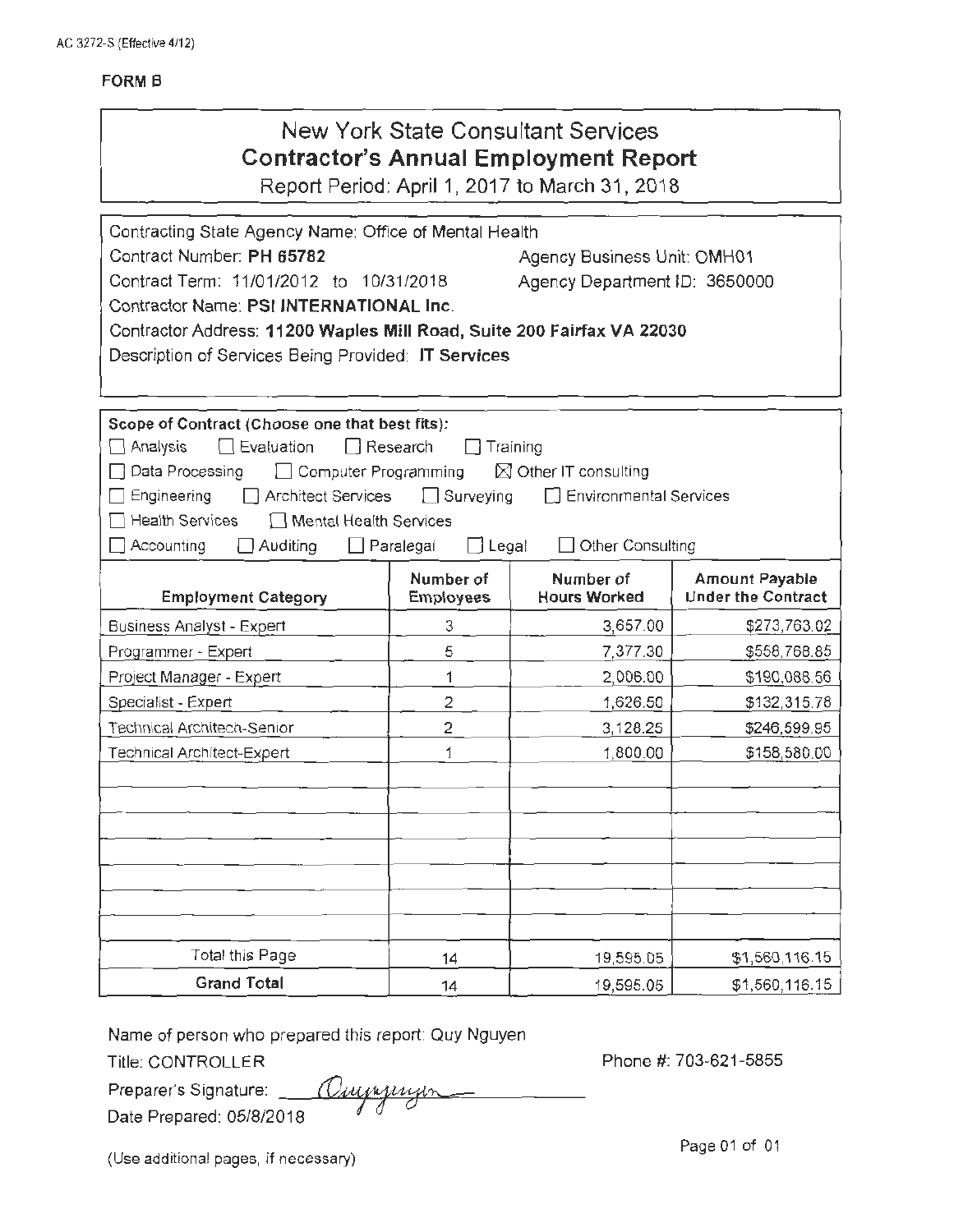| New York State Consultant Services<br><b>Contractor's Annual Employment Report</b> |                               |  |  |  |
|------------------------------------------------------------------------------------|-------------------------------|--|--|--|
| Report Period: April 1, 2017 to March 31, 2018                                     |                               |  |  |  |
|                                                                                    |                               |  |  |  |
| NUS OMH<br>Contracting State Agency Name:                                          |                               |  |  |  |
| Contract Number: PNZQ5AB                                                           | Agency Business Unit: 0 m H O |  |  |  |
|                                                                                    |                               |  |  |  |
|                                                                                    | Agency Department ID: 3650000 |  |  |  |
| Contract Term: $4  1  _6$ to 3/3/21                                                |                               |  |  |  |
| Contractor Name: New York State Technology Enterprise Corporation (NYSTEC)         |                               |  |  |  |
| Contractor Address: 500 Avery Lane, Suite A, Rome, NY 13441                        |                               |  |  |  |
| Description of Services Being Provided:                                            |                               |  |  |  |
| Oversight & Management of FCC Badulicenses                                         |                               |  |  |  |
| Scope of Contract (Choose one that best fits):                                     |                               |  |  |  |
| Training<br>$\Box$ Analysis<br>Evaluation<br>Research                              |                               |  |  |  |
| $\boxtimes$ Other IT consulting<br>Data Processing<br><b>Computer Programming</b>  |                               |  |  |  |
| <b>Architect Services</b><br>Surveying<br>Engineering                              | <b>Environmental Services</b> |  |  |  |
| <b>Health Services</b><br>Mental Health Services                                   |                               |  |  |  |
| Auditing<br>Accounting<br>Paralegal                                                | Other Consulting<br>Legal     |  |  |  |

| <b>Employment Category</b>                             | Number of<br><b>Employees</b> | Number of hours to be<br>worked | Amount Payable Under<br>the Contract |
|--------------------------------------------------------|-------------------------------|---------------------------------|--------------------------------------|
| 11-3021.00 Computer and<br>Information Systems Manager | $\mathcal{P}$                 | 265                             | 844,810.80                           |
|                                                        |                               |                                 |                                      |
| Total this page                                        | Z                             | 265                             | \$44,810.80                          |
| <b>Grand Total</b>                                     | Γ                             | 265                             | 49.810.80                            |

Name of person who prepared this report: Michael J. Taliman<br>Title: Contracts Administrator **Phone #: 3**<br>mtallman@

Name of person who prepared this report: Michael J. Taliman<br>Title: Contracts Administrator<br>Preparer's Signature: The full the multima

315-334-7843<br>@nystec.com mtallman@nystec.com

Date Prepared: 5/8/2018 (Use additional pages, if necessary)  $\rightarrow$   $\rightarrow$   $\rightarrow$   $\rightarrow$   $\rightarrow$   $\rightarrow$  Page 1 of 1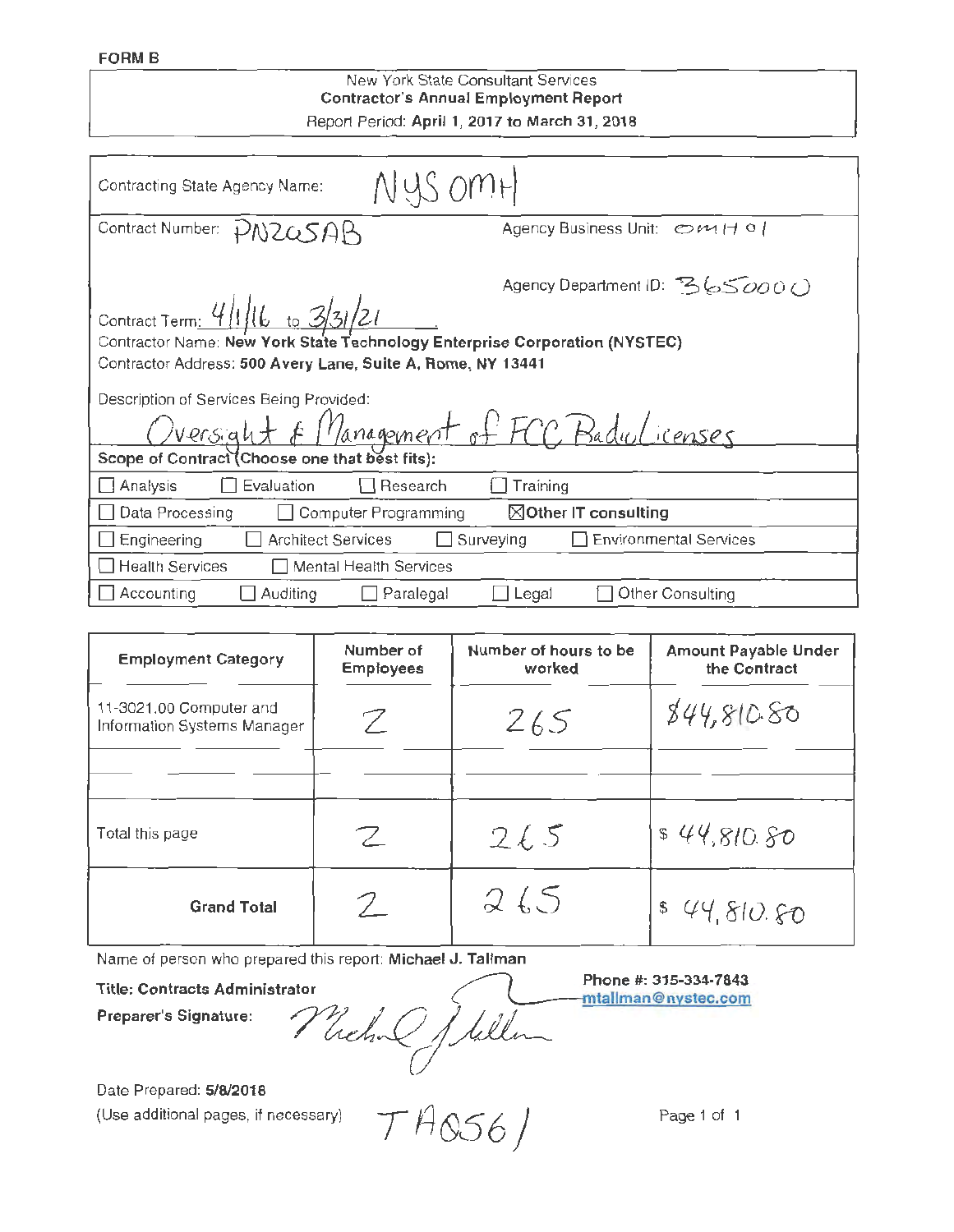## New York State Consultant Services Contractor's Annual Employment Report Report Period: April 1, 2017 to March 31, 2018

| Contracting State Agency Name: NUSCMH                                                                                                     |                                 |  |  |  |
|-------------------------------------------------------------------------------------------------------------------------------------------|---------------------------------|--|--|--|
| Contract Number: PNZGSAC                                                                                                                  | <b>Agency Business Unit:</b>    |  |  |  |
| Contract Term: $11/1/t$ to $9/30/t$                                                                                                       | Agency Department ID: 3650000   |  |  |  |
| Contractor Name: New York State Technology Enterprise Corporation (NYSTEC)<br>Contractor Address: 500 Avery Lane, Suite A, Rome, NY 13441 |                                 |  |  |  |
| Description of Services Being Provided:<br>MC & State Ops PM Support Services                                                             |                                 |  |  |  |
| Scope of Contract (Choose one that best fits):                                                                                            |                                 |  |  |  |
| Evaluation<br>Analysis<br>Research                                                                                                        | Training                        |  |  |  |
| □ Data Processing<br>Computer Programming                                                                                                 | $\boxtimes$ Other IT consulting |  |  |  |
| $\Box$ Engineering<br><b>Architect Services</b><br>$\lfloor$ Surveying                                                                    | <b>Environmental Services</b>   |  |  |  |
| <b>Health Services</b><br>Mental Health Services                                                                                          |                                 |  |  |  |
| Accounting<br>Auditing<br>$\Box$ Paralegal                                                                                                | Other Consulting<br>Legal       |  |  |  |

| <b>Employment Category</b>                             | Number of<br><b>Employees</b> | Number of hours to be<br>worked | <b>Amount Payable Under</b><br>the Contract |
|--------------------------------------------------------|-------------------------------|---------------------------------|---------------------------------------------|
| 11-3021.00 Computer and<br>Information Systems Manager |                               | 2,477.25                        | 3379,470.13                                 |
|                                                        |                               |                                 |                                             |
| Total this page                                        |                               | 2,477.25                        | 5379,470.13                                 |
| <b>Grand Total</b>                                     |                               | 2,477,25                        | 15379,470.13                                |

Name of person who prepared this report: Michael J. Tallman

**Title: Contracts Administrator** 

Preparer's Signature:

Phone#: 315-334-7843 [tallman@nystec.com](mailto:tallman@nystec.com) Michel of taller

Date Prepared: 5/8/2018

(Use additional pages, if necessary)  $\mathcal{T}$   $\mathcal{A} \mathcal{S}$   $\mathcal{F} \mathcal{E}$ 

Page 1 of 1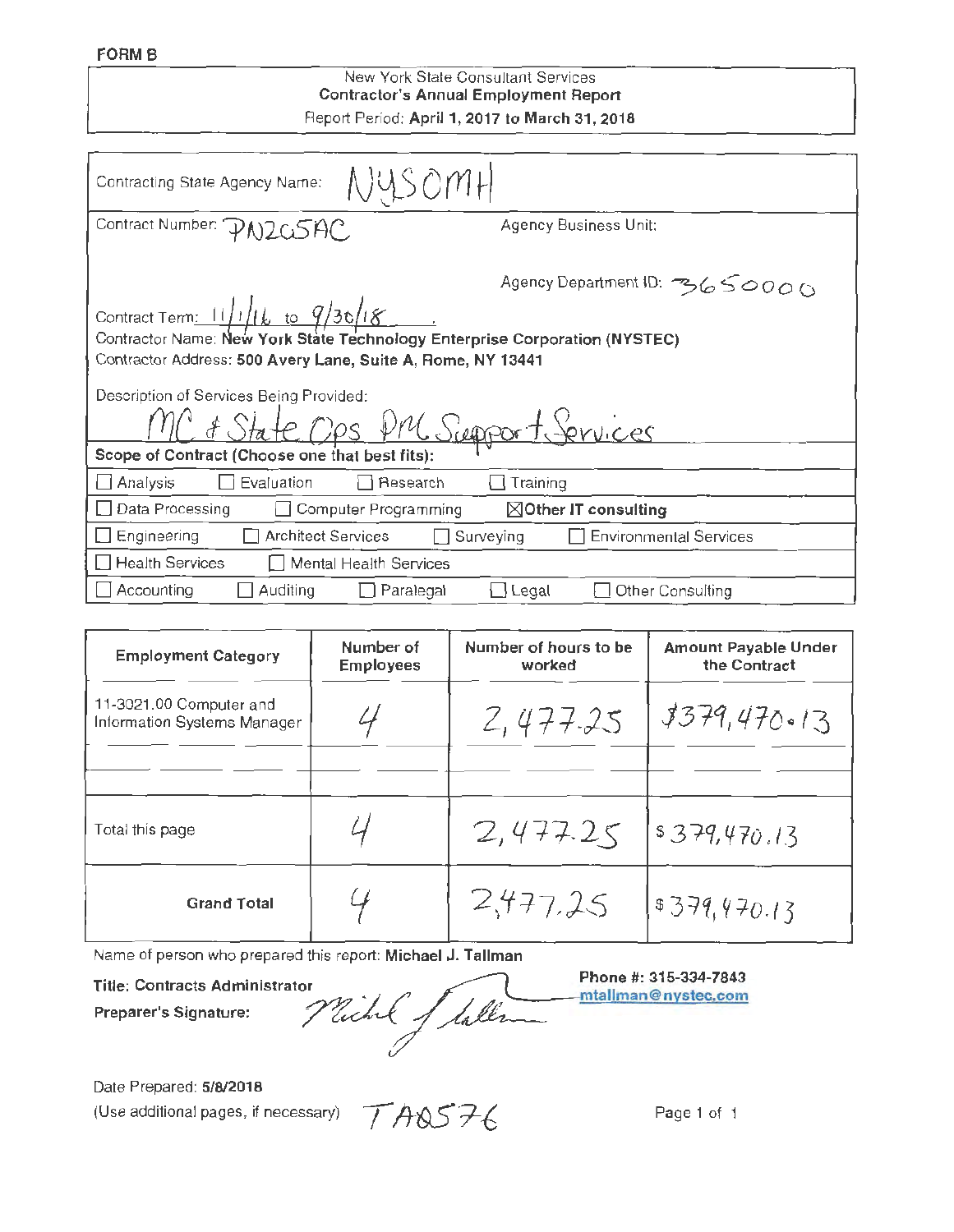| New York State Consultant Services<br><b>Contractor's Annual Employment Report</b><br>Report Period: April 1, 2017 to March 31, 2018 |                                            |  |  |  |
|--------------------------------------------------------------------------------------------------------------------------------------|--------------------------------------------|--|--|--|
|                                                                                                                                      |                                            |  |  |  |
| NYSOMH<br>Contracting State Agency Name:                                                                                             |                                            |  |  |  |
| Contract Number: PNZ USAD                                                                                                            | Agency Business Unit:                      |  |  |  |
|                                                                                                                                      |                                            |  |  |  |
|                                                                                                                                      | Agency Department ID: 予650DOC)             |  |  |  |
| Contract Term: $2/27/7$ to $3/31/18$                                                                                                 |                                            |  |  |  |
| Contractor Name: New York State Technology Enterprise Corporation (NYSTEC)                                                           |                                            |  |  |  |
| Contractor Address: 500 Avery Lane, Suite A, Rome, NY 13441                                                                          |                                            |  |  |  |
| Description of Services Being Provided:                                                                                              |                                            |  |  |  |
| Qualified Entity Data Exchange                                                                                                       |                                            |  |  |  |
| Scope of Contract (Choose one that best fits):                                                                                       |                                            |  |  |  |
| Evaluation<br>Research<br>Analysis                                                                                                   | Training                                   |  |  |  |
| Data Processing<br>Computer Programming                                                                                              | $\boxtimes$ Other IT consulting            |  |  |  |
| <b>Architect Services</b><br>Engineering                                                                                             | <b>Environmental Services</b><br>Surveying |  |  |  |
| <b>Health Services</b><br>Mental Health Services                                                                                     |                                            |  |  |  |
| Auditing<br>$\Box$ Paralegal<br>Accounting                                                                                           | Other Consulting<br>Legal                  |  |  |  |

| <b>Employment Category</b>                             | Number of<br><b>Employees</b> | Number of hours to be<br>worked | <b>Amount Payable Under</b><br>the Contract |
|--------------------------------------------------------|-------------------------------|---------------------------------|---------------------------------------------|
| 11-3021.00 Computer and<br>Information Systems Manager |                               | 5,252.75                        | \$807,03210                                 |
| Total this page                                        |                               | 5,252.75                        | \$807,032.10                                |
| <b>Grand Total</b>                                     |                               | 5,25275                         | \$82,032.10                                 |

Name of person who prepared this report: Michael J. Tallman

Title: Contracts Administrator

Preparer's Signature:  $\mathcal{L}(\mathcal{U})$ 1/

Phone#: 315-334-7843 [mtallman@nystec.com](mailto:mtallman@nystec.com)

Date Prepared: 5/8/2018 Use additional pages, if necessary)  $T A 6592$  Page 1 of 1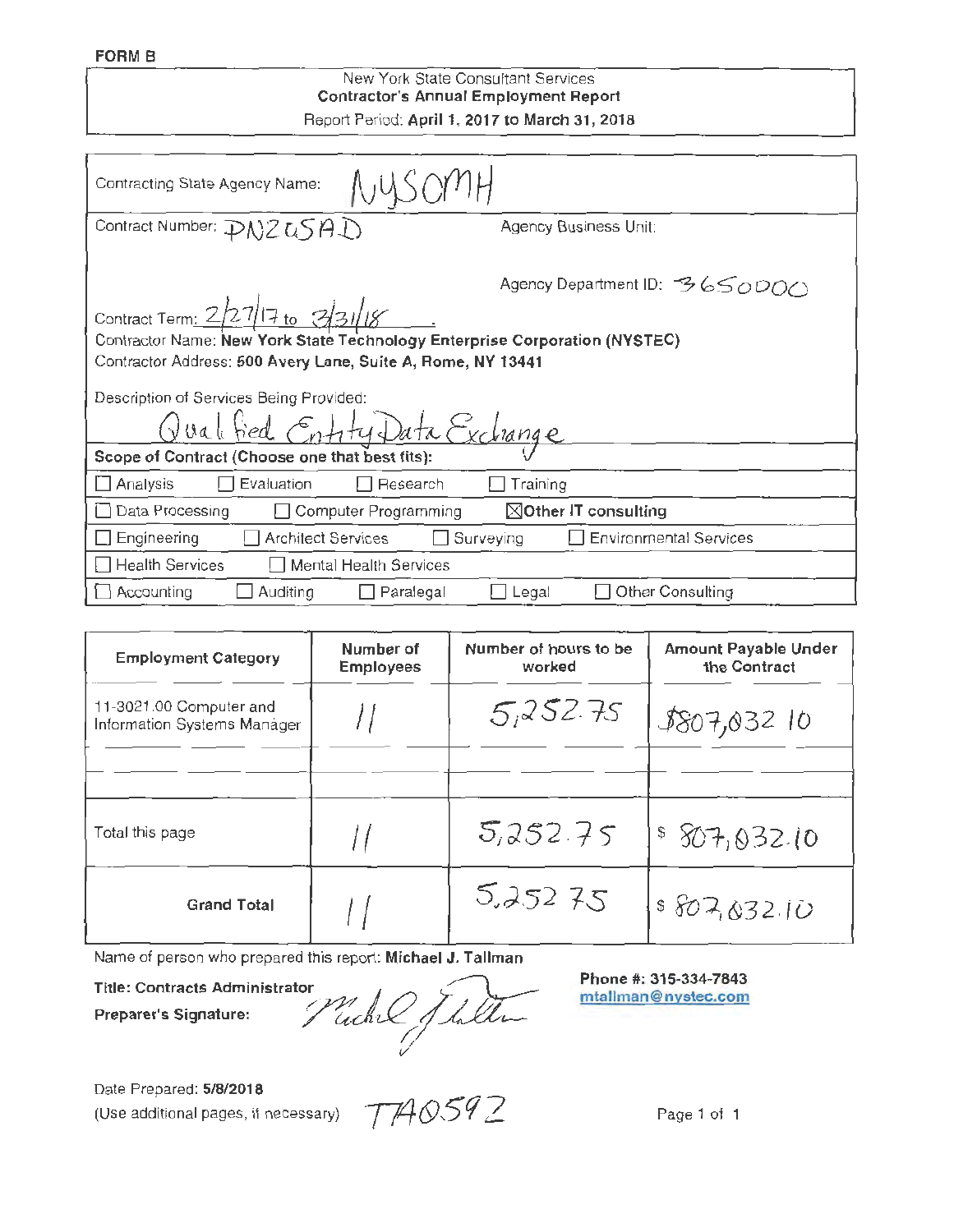#### FORM 8

## New York State Consultant Services Contractor's Annual Employment Report

Report Period: April 1, 2017 to March 31, 2018

| Contracting State Agency Name:                                         | NYSOMH                                                                     |
|------------------------------------------------------------------------|----------------------------------------------------------------------------|
| Contract Number: OMHOI-PN2CSAD-3650000                                 | <b>Agency Business Unit:</b>                                               |
| Contract Term: $1/1/18$ to $12/3/19$                                   | Agency Department ID: 3650000                                              |
|                                                                        | Contractor Name: New York State Technology Enterprise Corporation (NYSTEC) |
| Contractor Address: 500 Avery Lane, Suite A, Rome, NY 13441            |                                                                            |
| Description of Services Being Provided:<br>Connectivity to the SHIN-NY |                                                                            |
| Scope of Contract (Choose one that best fits):                         |                                                                            |
| Analysis<br>Evaluation<br>$\perp$                                      | <b>Research</b><br>Training                                                |
| Data Processing                                                        | $\boxtimes$ Other IT consulting<br>$\Box$ Computer Programming             |
| Engineering<br><b>Architect Services</b>                               | <b>Environmental Services</b><br>Surveying                                 |
| □ Health Services                                                      | Mental Health Services                                                     |
| $\Box$ Accounting<br>Auditing                                          | Other Consulting<br>Paralegal<br>Legal                                     |

| <b>Employment Category</b>                                  | Number of<br><b>Employees</b> | Number of hours to be<br>worked | Amount Payable Under<br>the Contract         |
|-------------------------------------------------------------|-------------------------------|---------------------------------|----------------------------------------------|
| 11-3021.00 Computer and<br>Information Systems Manager      |                               | 462.75                          | \$74,55783                                   |
|                                                             |                               |                                 |                                              |
| Total this page                                             |                               | 462.75                          | 874,557.83                                   |
| <b>Grand Total</b>                                          |                               | 462.75                          | \$74,557.83                                  |
| Name of person who prepared this report: Michael J. Tallman |                               |                                 |                                              |
| <b>Title: Contracts Administrator</b>                       | $\sqrt{2}$                    |                                 | Phone #: 315-334-7843<br>mtallman@nystec.com |

Title: Contracts Administrator<br>Preparer's Signature: *Pluelol Jloudh* mtallman@nystec.com

Date Prepared: 5/8/2018 (Use additional pages, if necessary)  $T\mathcal{H}\&\mathcal{L}\mathcal{L}$  Page 1 of 1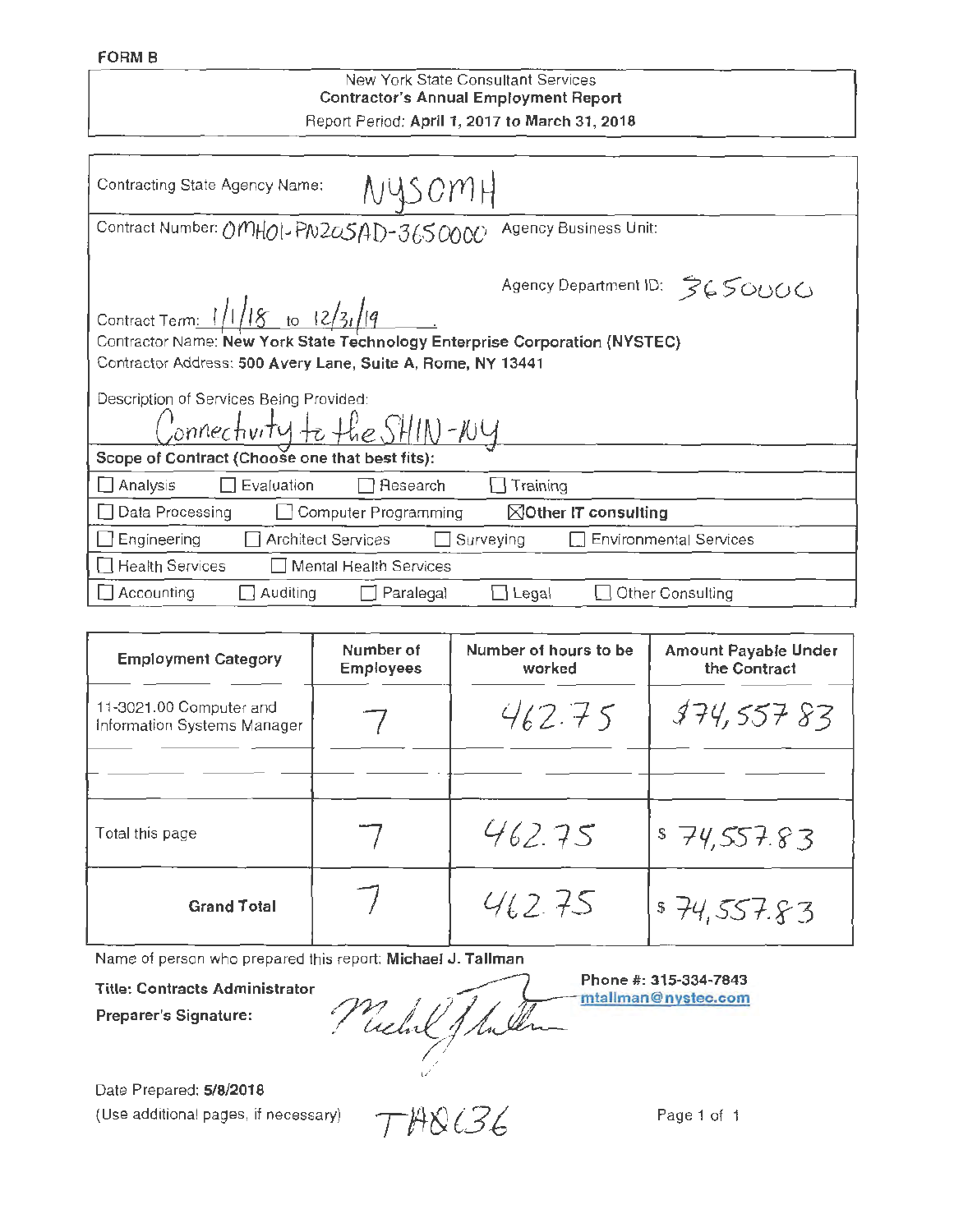|                                                                                                                                                                                                                                                                                                       | New York State Consultant Services                                                                                             | <b>Contractor's Annual Employment Report</b><br>Report Period: April 1, 2017 to March 31, 2018 |                                                                    |
|-------------------------------------------------------------------------------------------------------------------------------------------------------------------------------------------------------------------------------------------------------------------------------------------------------|--------------------------------------------------------------------------------------------------------------------------------|------------------------------------------------------------------------------------------------|--------------------------------------------------------------------|
| Contracting State Agency Name: NYS OMH<br>Contract Number: PR65774<br>Contract Term: 04/01/2017 to 03/31/2018<br>Contractor Name: InfoPeople Corporation<br>Contractor Address: 450 Seventh Avenue, Suite 1106, NY NY 10123<br>Description of Services Being Provided: IT Staff Augmentation Services |                                                                                                                                | Agency Business Unit: ○141 HO (<br>Agency Department ID: 3650000                               |                                                                    |
| Scope of Contract (Choose one that best fits):<br>Analysis<br>$\Box$ Evaluation<br>Data Processing<br>Engineering<br><b>Architect Services</b><br>Health Services<br>Accounting<br>Auditing                                                                                                           | Training<br>Research<br>Computer Programming<br>$\Box$ Surveying<br>Mental Health Services<br>$\Box$ Legal<br>$\Box$ Paralegal | ⊠ Other IT consulting<br><b>Environmental Services</b><br>Other Consulting                     |                                                                    |
| <b>Employment Category</b>                                                                                                                                                                                                                                                                            | Number of<br><b>Employees</b>                                                                                                  | Number of<br><b>Hours Worked</b>                                                               | <b>Amount Payable</b><br><b>Under the Contract</b>                 |
| 15-1133.00 Software<br>Developer/Systems Software                                                                                                                                                                                                                                                     | 1.00                                                                                                                           | 40.00                                                                                          | \$4,338.40                                                         |
|                                                                                                                                                                                                                                                                                                       | 0.00                                                                                                                           | 0.00                                                                                           | \$0.00                                                             |
|                                                                                                                                                                                                                                                                                                       | 0.00                                                                                                                           | 0.00                                                                                           | \$0.00                                                             |
|                                                                                                                                                                                                                                                                                                       | 0.00                                                                                                                           | 0.00                                                                                           | \$0.00                                                             |
|                                                                                                                                                                                                                                                                                                       | 0.00                                                                                                                           | 0.00                                                                                           | \$0.00                                                             |
|                                                                                                                                                                                                                                                                                                       | 0.00                                                                                                                           | 0.00                                                                                           | \$0.00                                                             |
|                                                                                                                                                                                                                                                                                                       | 0.00                                                                                                                           | 0.00                                                                                           |                                                                    |
|                                                                                                                                                                                                                                                                                                       |                                                                                                                                |                                                                                                |                                                                    |
|                                                                                                                                                                                                                                                                                                       | 0.00                                                                                                                           | 0.00                                                                                           |                                                                    |
|                                                                                                                                                                                                                                                                                                       | 0.00                                                                                                                           | 0.00                                                                                           |                                                                    |
|                                                                                                                                                                                                                                                                                                       | 0.00                                                                                                                           | 0.00                                                                                           |                                                                    |
|                                                                                                                                                                                                                                                                                                       | 0.00                                                                                                                           | 0.00                                                                                           |                                                                    |
|                                                                                                                                                                                                                                                                                                       | 0.00                                                                                                                           | 0.00                                                                                           |                                                                    |
|                                                                                                                                                                                                                                                                                                       | 0.00                                                                                                                           | 0.00                                                                                           | \$0.00<br>\$0.00<br>\$0.00<br>\$0.00<br>\$0.00<br>\$0.00<br>\$0.00 |
| Total this Page                                                                                                                                                                                                                                                                                       | 1.00                                                                                                                           | 40.00                                                                                          | \$4,338.40                                                         |

Name of person who prepared this report: Douglas Bernstein Fitle: VP Phone #: 646-790-8252

Preparer's Signature: Date Prepared: 5//10/2017

(Use additional pages, if necessary) example the control of the Page 1 of 1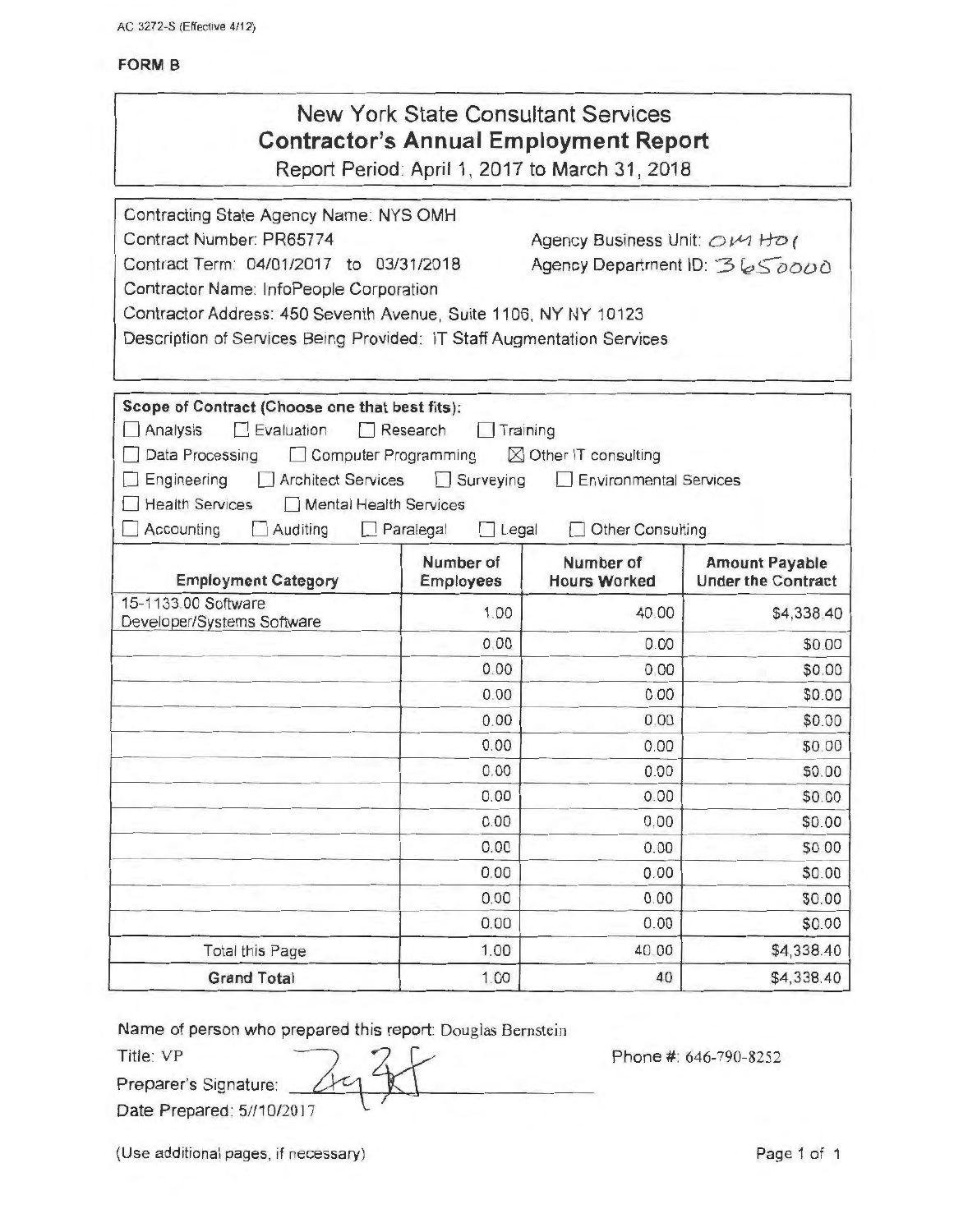## APPENDIX 1 Consultant Disclosure Form B

| <b>FORM B</b>                                                                                                                                                                                                                                                                                                                                                                                                                |                               |                           | <b>OSC Use Only:</b><br>Reporting Code: |                                      |
|------------------------------------------------------------------------------------------------------------------------------------------------------------------------------------------------------------------------------------------------------------------------------------------------------------------------------------------------------------------------------------------------------------------------------|-------------------------------|---------------------------|-----------------------------------------|--------------------------------------|
|                                                                                                                                                                                                                                                                                                                                                                                                                              |                               | Category Code:            |                                         |                                      |
| <b>State Consultant Services</b>                                                                                                                                                                                                                                                                                                                                                                                             |                               |                           |                                         |                                      |
| <b>Contractor's Annual Employment Report</b>                                                                                                                                                                                                                                                                                                                                                                                 |                               |                           |                                         |                                      |
| Report Period: April 1, 2017 to March 31, 2018                                                                                                                                                                                                                                                                                                                                                                               |                               |                           |                                         |                                      |
| Contracting State Agency Name: NYS Office of Mental Health<br>Agency Code: 3650000<br>Contract Number: OMH01-T008696-3650000<br>Contract Term: 6/1/2017 to 5/31/2018<br>Contractor Name: NeuroCog Trials<br>Contractor Address: 3211 Shannon Rd. Suite 300 Durham, NC 27707<br>Description of Services Being Provided: Cognitive Remediation Program                                                                         |                               |                           |                                         |                                      |
| Scope of Contract (Choose one that best fits):<br>Training $\boxtimes$<br>Evaluation $\Box$<br>Research    <br>Data Processing $\Box$ Computer Programming $\Box$ Other IT consulting<br>Engineering $\Box$ Architect Services $\Box$ Surveying $\Box$<br>Environmental Services<br>Health Services $\Box$<br>Mental Health Services<br>Legal $\Box$ Other Consulting $\Box$<br>Auditing   Paralegal<br>Accounting $\lfloor$ |                               |                           |                                         |                                      |
| *Employment Category                                                                                                                                                                                                                                                                                                                                                                                                         | Number of<br><b>Employees</b> | Number of Hours<br>Worked |                                         | Amount Payable<br>Under the Contract |
| Computer and Information Sys                                                                                                                                                                                                                                                                                                                                                                                                 | 1                             | 1                         |                                         |                                      |
| Training & Development Manager                                                                                                                                                                                                                                                                                                                                                                                               | $\mathbf{1}$                  | .13                       |                                         |                                      |
| Training & Development Specialist                                                                                                                                                                                                                                                                                                                                                                                            | $\overline{2}$                | 29.51                     |                                         |                                      |
| Administrative Support Staff                                                                                                                                                                                                                                                                                                                                                                                                 | 3                             | 1.04                      |                                         |                                      |
|                                                                                                                                                                                                                                                                                                                                                                                                                              |                               |                           |                                         |                                      |
|                                                                                                                                                                                                                                                                                                                                                                                                                              |                               |                           |                                         |                                      |
|                                                                                                                                                                                                                                                                                                                                                                                                                              |                               |                           |                                         |                                      |
|                                                                                                                                                                                                                                                                                                                                                                                                                              |                               |                           |                                         |                                      |
|                                                                                                                                                                                                                                                                                                                                                                                                                              |                               |                           |                                         |                                      |
|                                                                                                                                                                                                                                                                                                                                                                                                                              |                               |                           |                                         |                                      |
| Total this page                                                                                                                                                                                                                                                                                                                                                                                                              |                               | 31.68                     |                                         | \$758.35                             |
| <b>Grand Total</b>                                                                                                                                                                                                                                                                                                                                                                                                           |                               |                           |                                         |                                      |
| Name of person who prepared this reports, Katie Shimshock,<br>Preparer's Signature:<br>Title: Sr. Accountant<br>Date Prepared: 4/10/2018                                                                                                                                                                                                                                                                                     |                               |                           | Phone #: 919-401-4642 ext. 1007         |                                      |
| (Use additional pages if necessary)<br>Per contract, amounts paid based on task<br>performed.                                                                                                                                                                                                                                                                                                                                |                               |                           |                                         | Page 1 of 1                          |

\*. (Note: Access the O\*NET database, which is available through the US Department of Labor's Employment and Training Administration, on-line at **online.onetcenter.org** to find a list of occupations.)